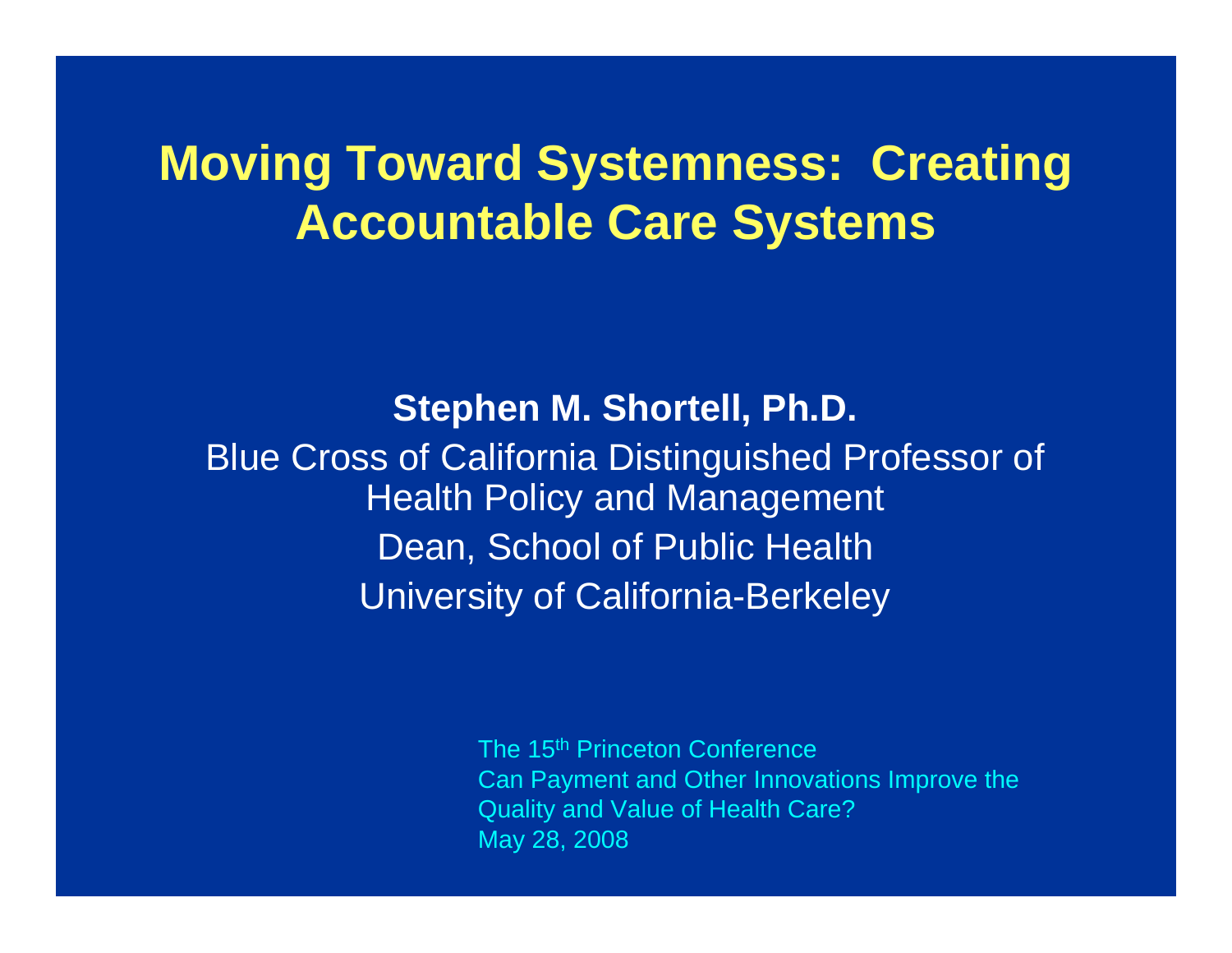# **The three legged stool is on the ground**

- **Access**
- **Cost**
- **Quality**

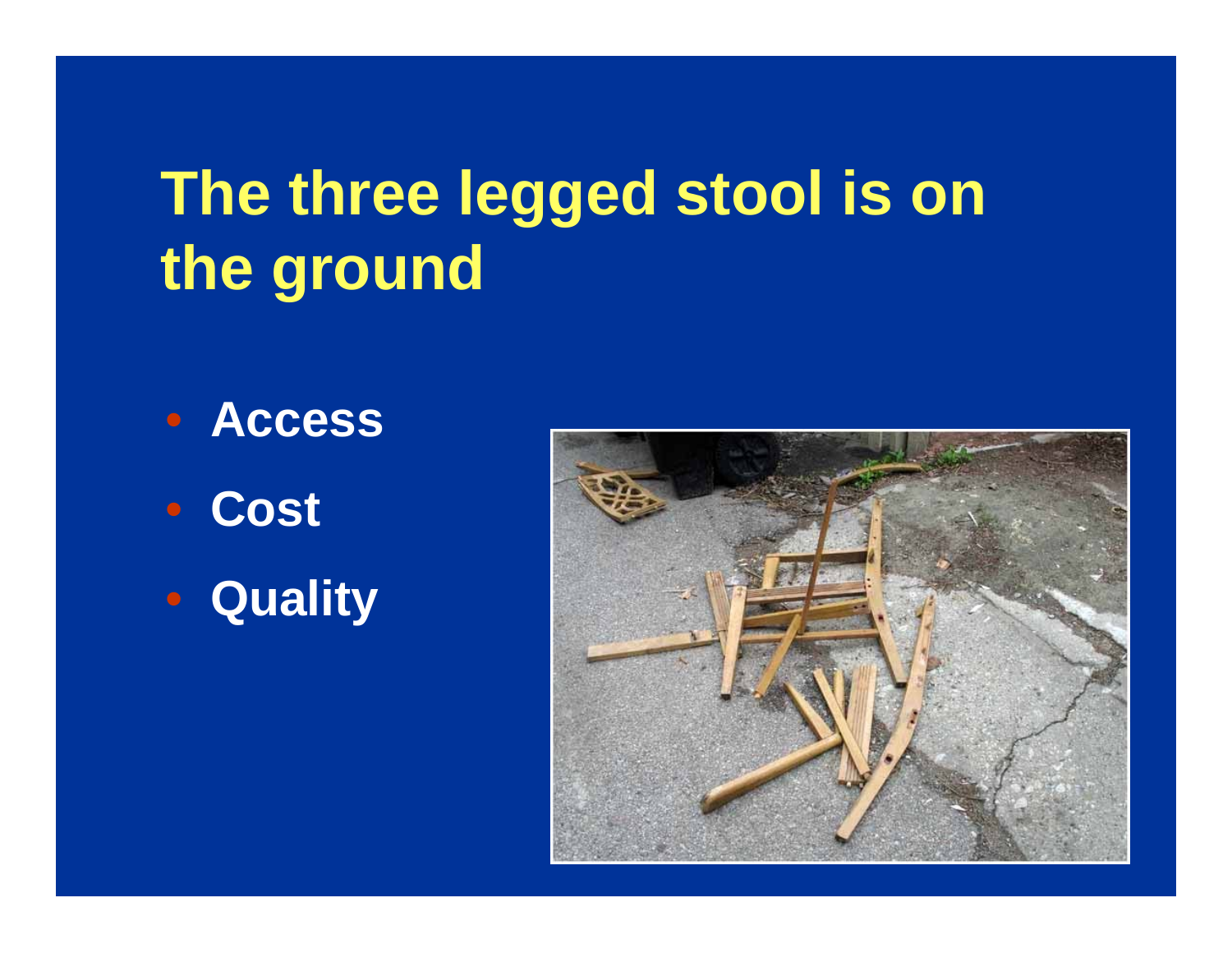We have a fragmented wasteful delivery system that is not nearly as good as it can and should be.

"Posterchild for Underachievement"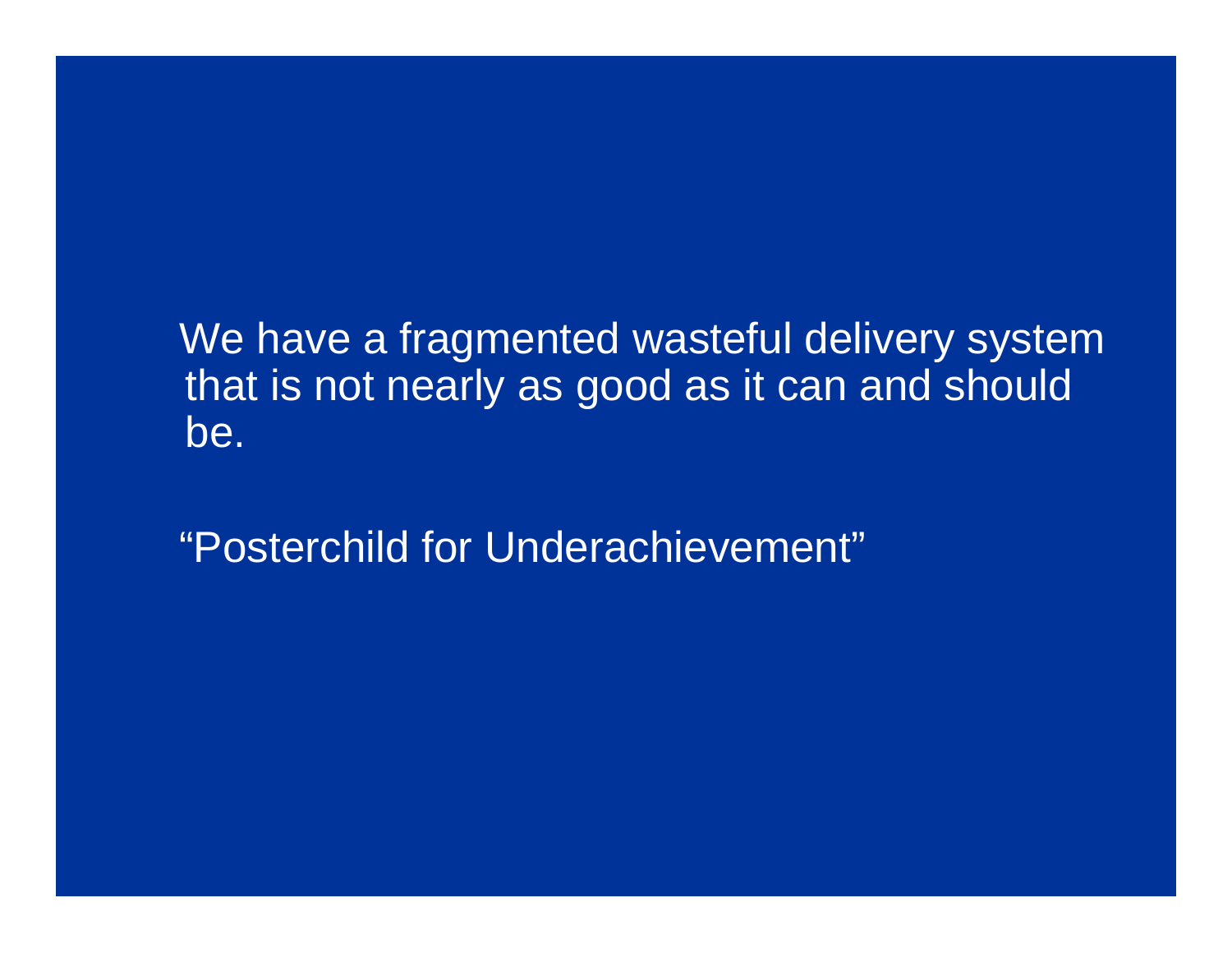Performance Measurement / Transparency / Accountability

> Improved Outcomes / Improved Value

Incentives

**Capabilities**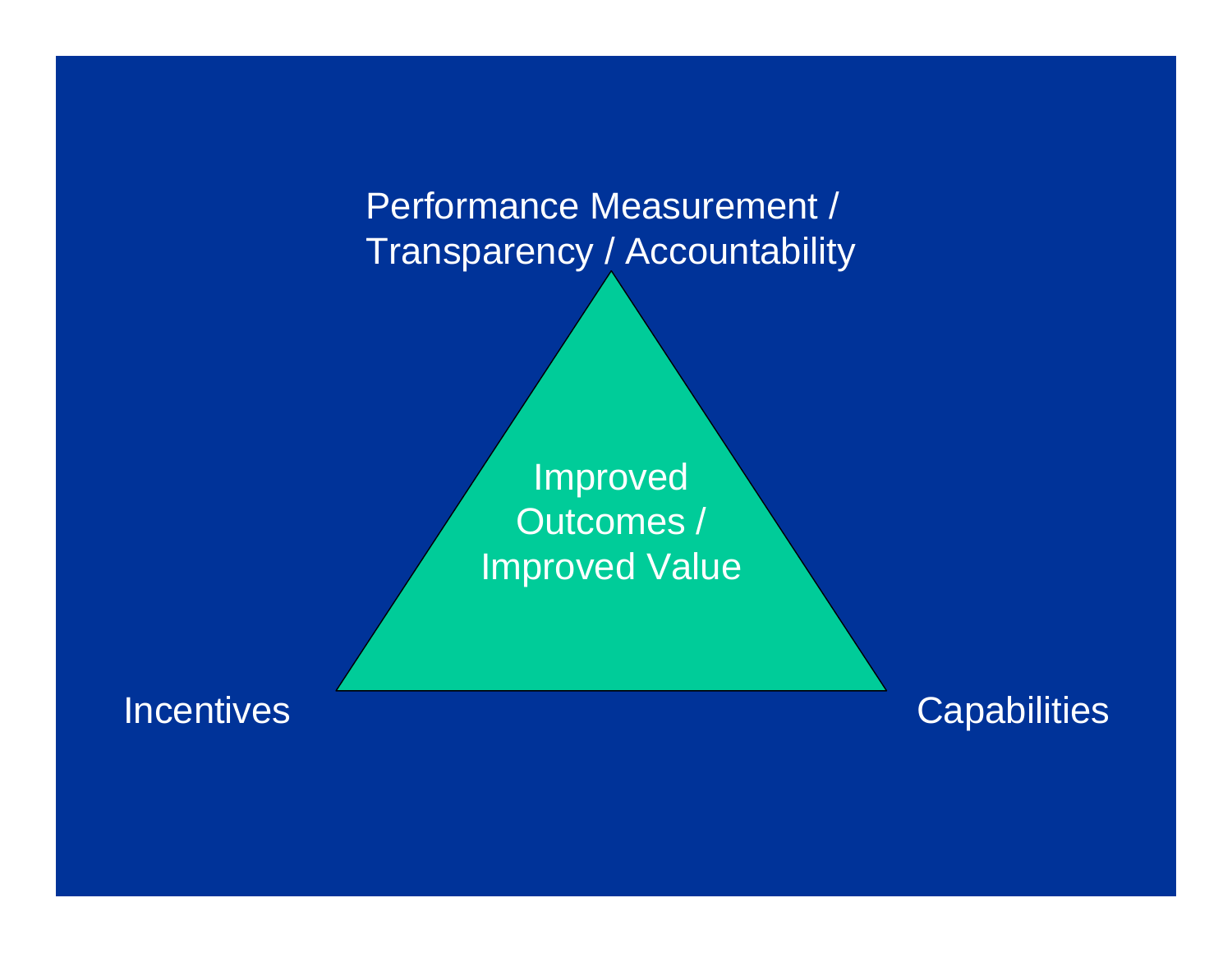# **Incentives**

- Changes in Physician Payment MEDPAC
- Paying for Results Improved Quality and Cost **Performance**
- Public Reporting
- Recognition / Award Programs
- Intrinsic Professional Pride and Motivation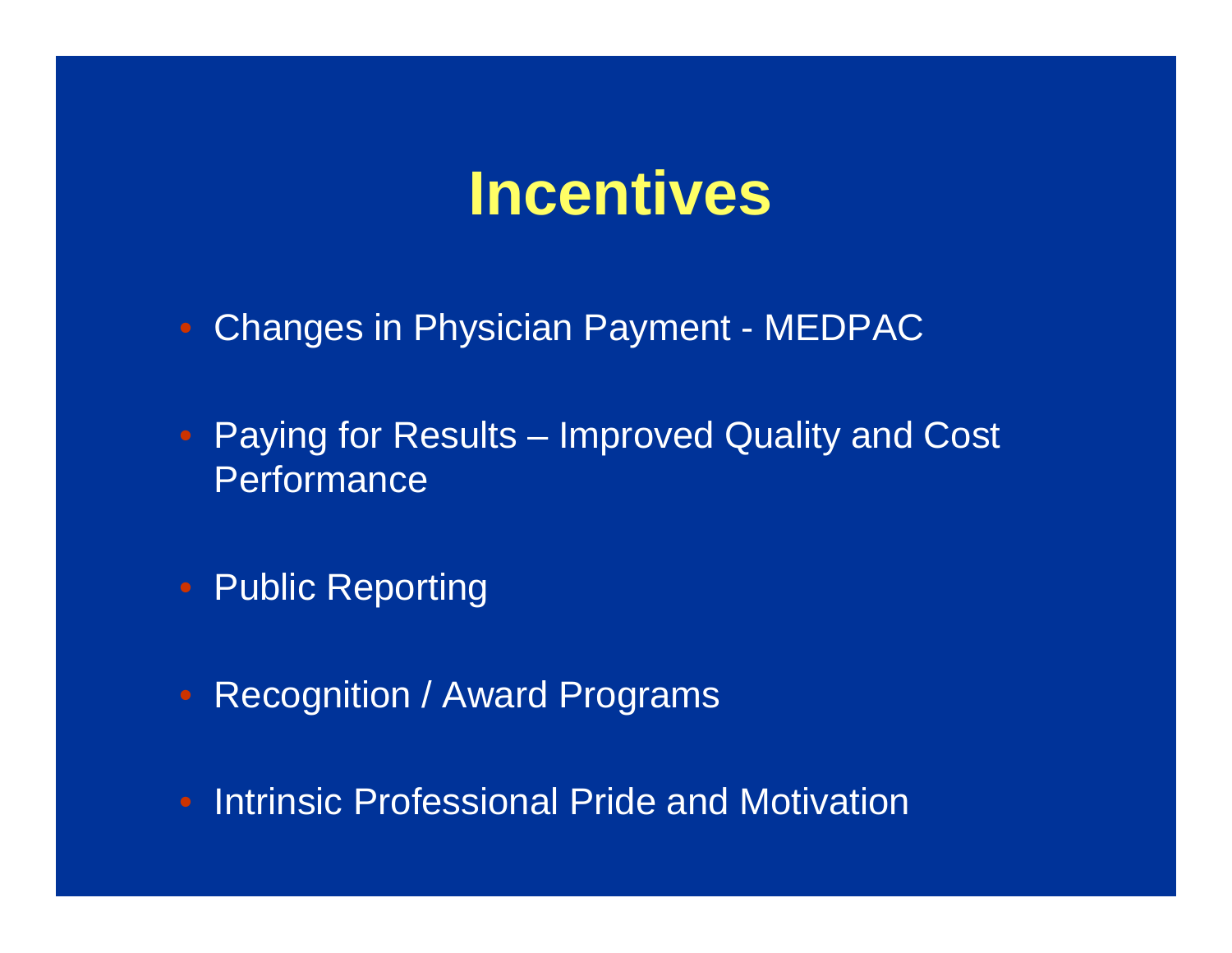# **Desired Performance Capabilities 1**

- $\bigcirc$ Redesign Care Processes
- Effective Use of Electronic Information Technology
- $\bigcirc$ Manage Clinical Knowledge and Skills
- Teamwork

<sup>1</sup> Adapted from Crossing The Quality Chasm, IOM, Washington, D.C., 2001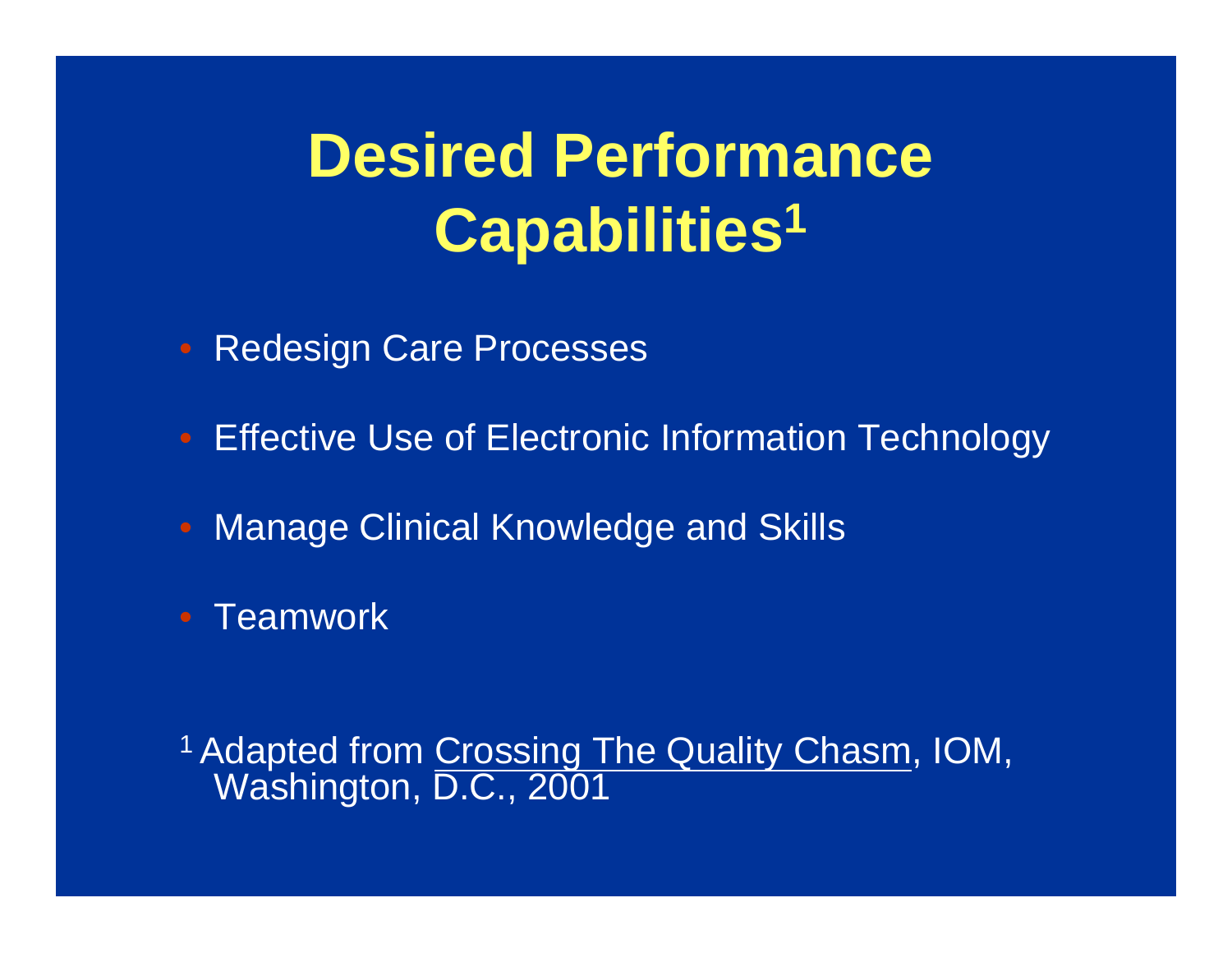# **Performance Capabilities**

• Care Coordination

• Performance and Outcome Measurement

• Adapt to Change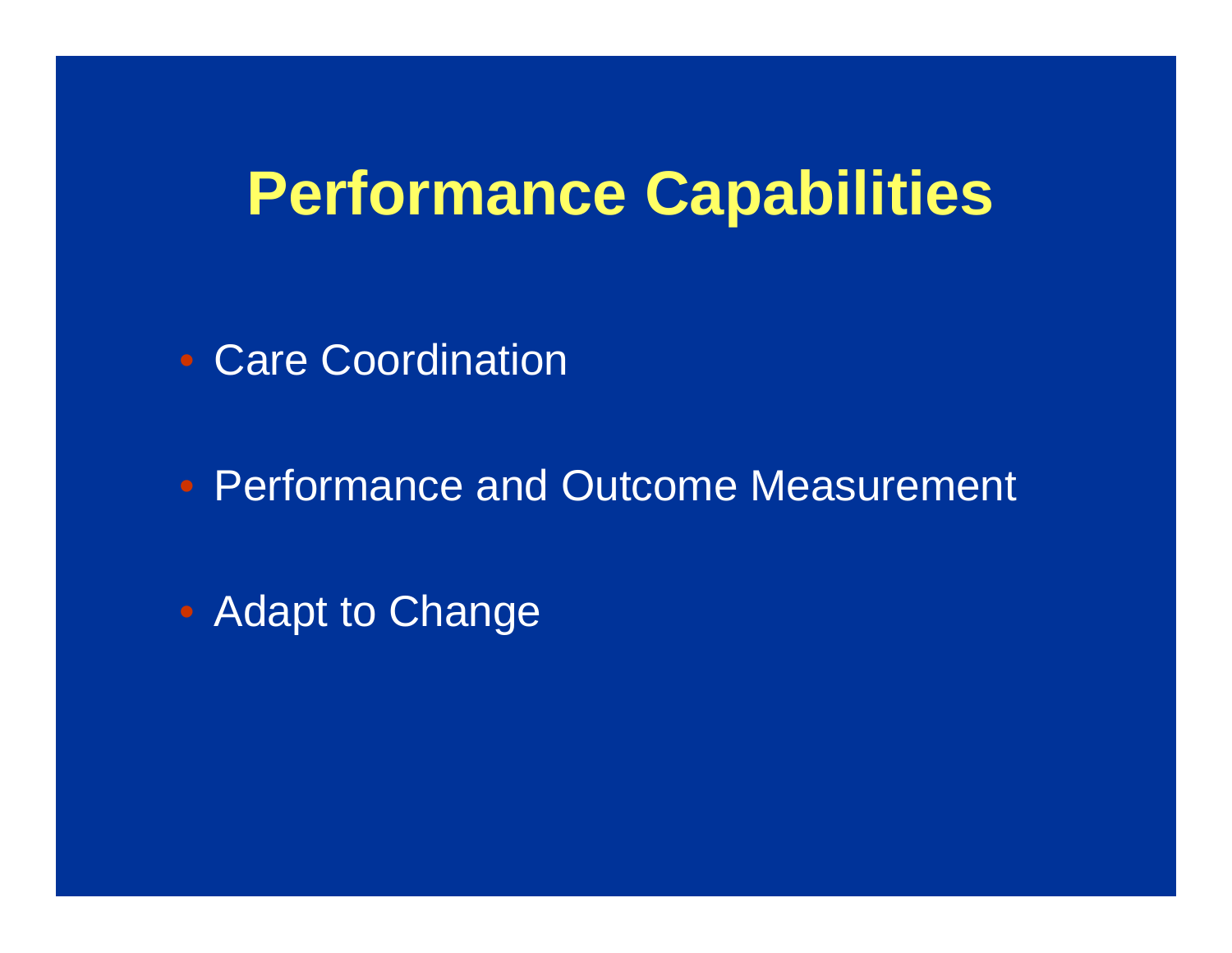Hospitals and physicians need to form new relationships to enhance their capability to respond to the new incentives.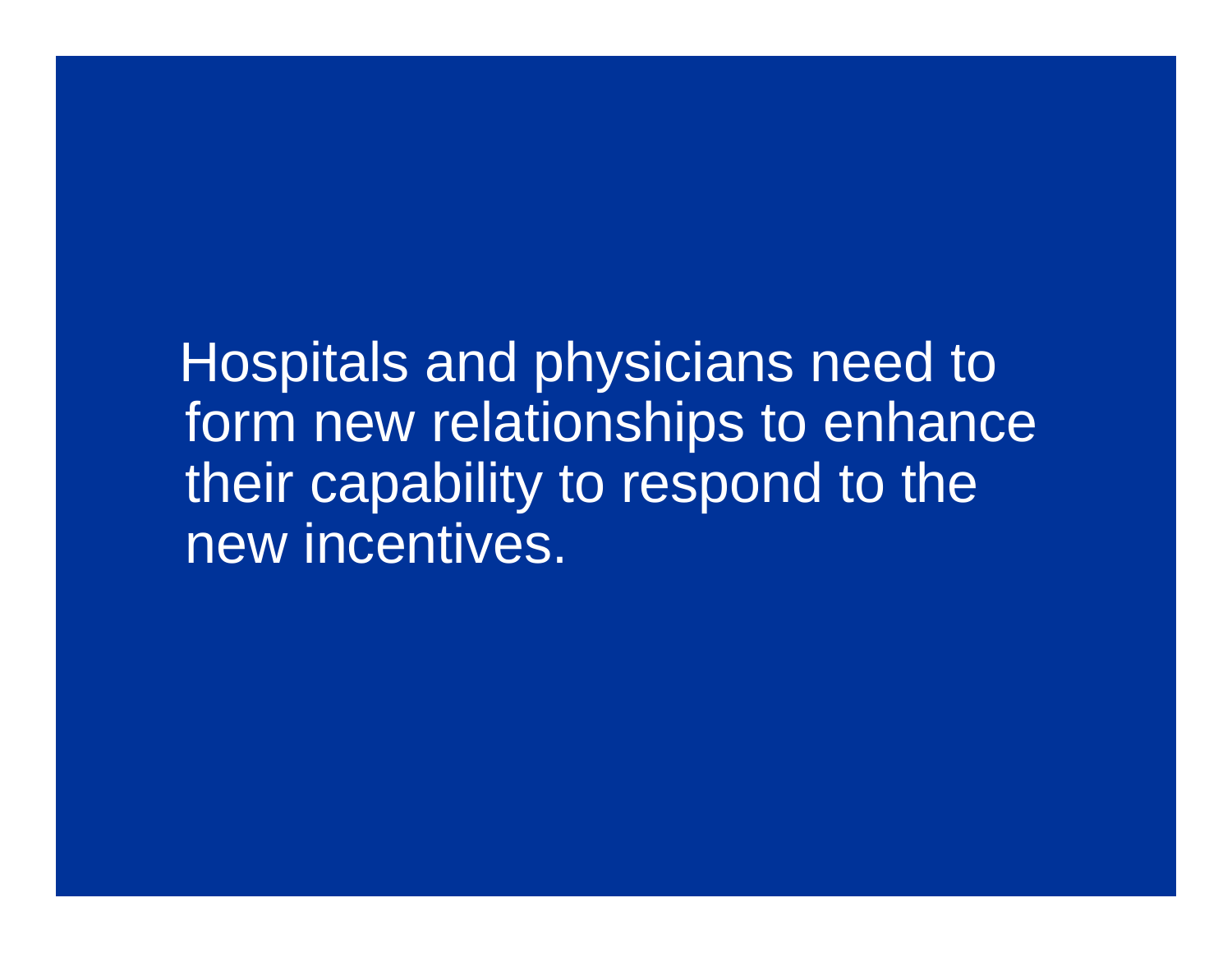# **Accountable Care System Concept**

An entity that can implement organized processes for improving the quality and controlling the costs of care and be held accountable for results.

Source: S.M. Shortell and L.P. Casalino, "Healthcare Reform Requires Accountable Care Systems", Fresh Thinking Workshop, Center for Advanced Study in the Behavioral Sciences, Stanford University, March, 2007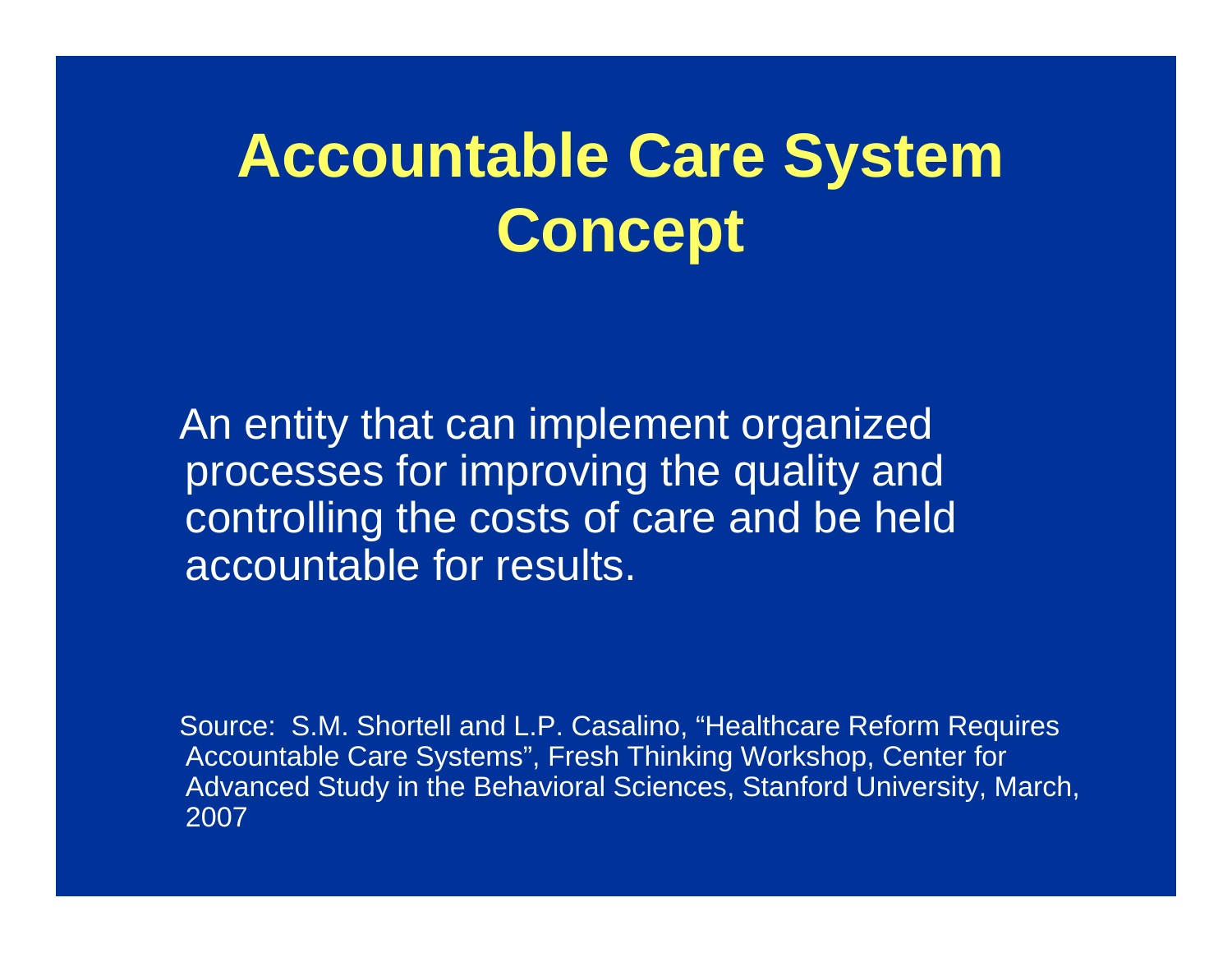# **Six Models**

- Multi-Specialty Group Practice (MSGP)
- Hospital Medical Staff Organization (HMSO)
- $\bigcirc$ Physician-Hospital Organization (PHO)
- Interdependent Practice Organization (IPO)
- Health Plan-Provider Organization / Network (HPPO / HPPN)
- $\bigcirc$ Independent Practice Unit (IPU)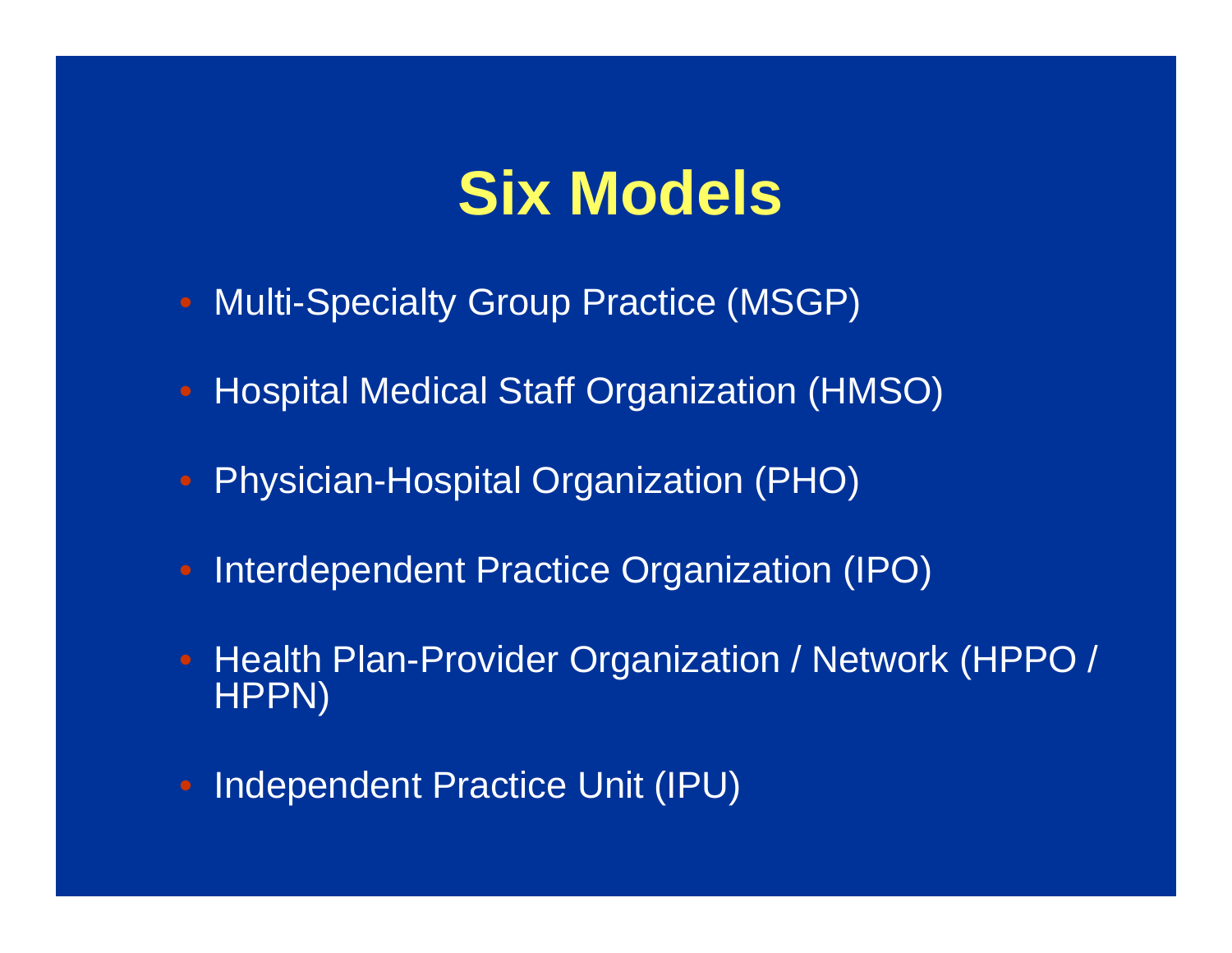### **Multi-Specialty Group Practice (MSGP)**

- 17-26% of practicing physicians are associated with a MSGP of 100 physicians or more
- Increases to 35% if you include groups of 20 or more
- Many Advantages
	- $\bigcirc$ • Economies of scale
	- Greater use of IT
	- Teamwork
	- Shared learning
	- Prevention emphasis
- **Disadvantages** 
	- Difficult to create high capital needs
	- Diseconomies of large size
	- Potentially cumbersome governance and management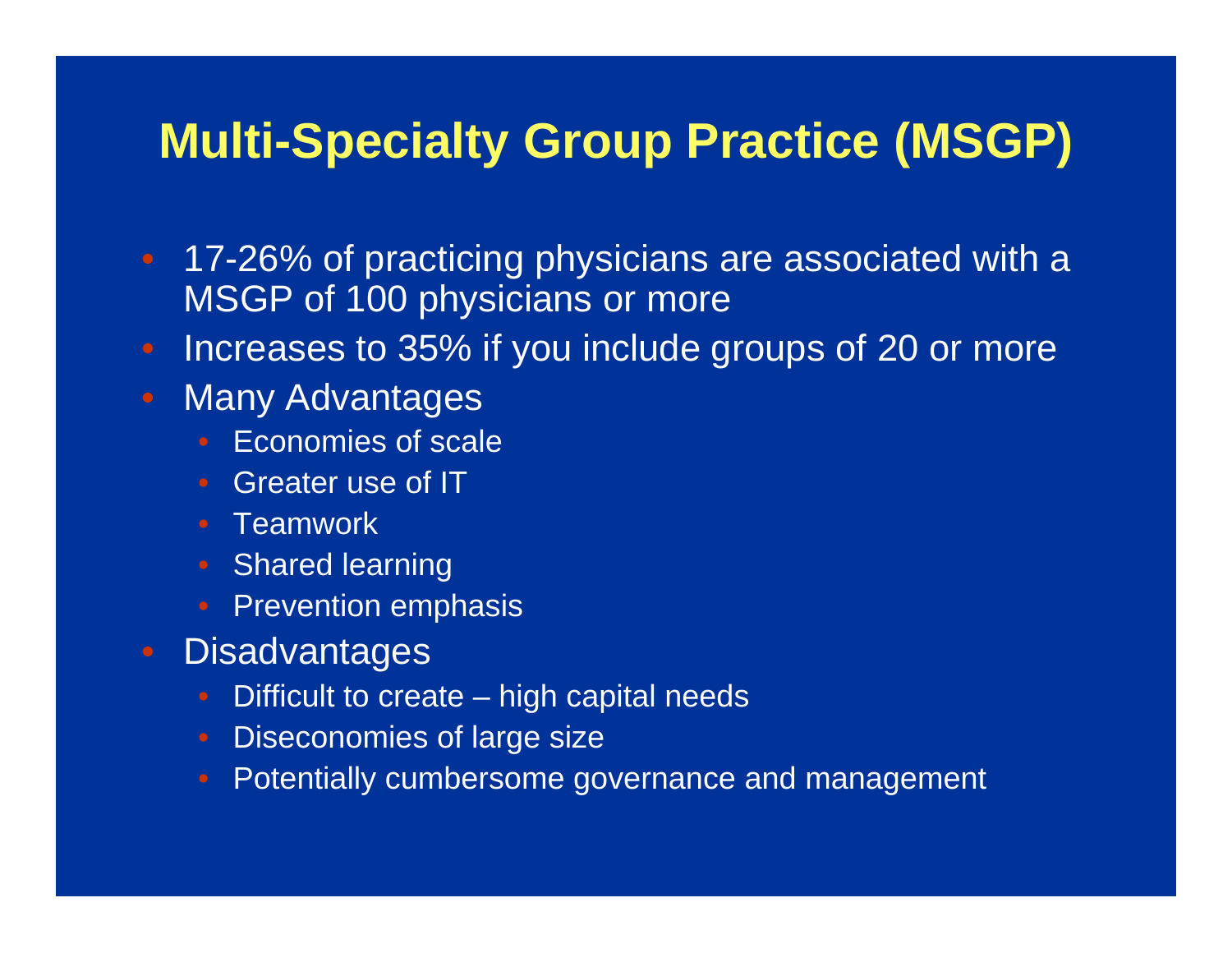# **Hospital Medical Staff Organization (HMSO)**

- Potentially Includes nearly all practicing physicians
- Most physicians have a primary relationship with a single hospital
- Advantages
	- Hospital Resources for IT adoption, quality improvement and performance measurement
- Disadvantages
	- **Historically contentious relationship**
	- Problematic leadership
	- Legal obstacles gain-sharing and others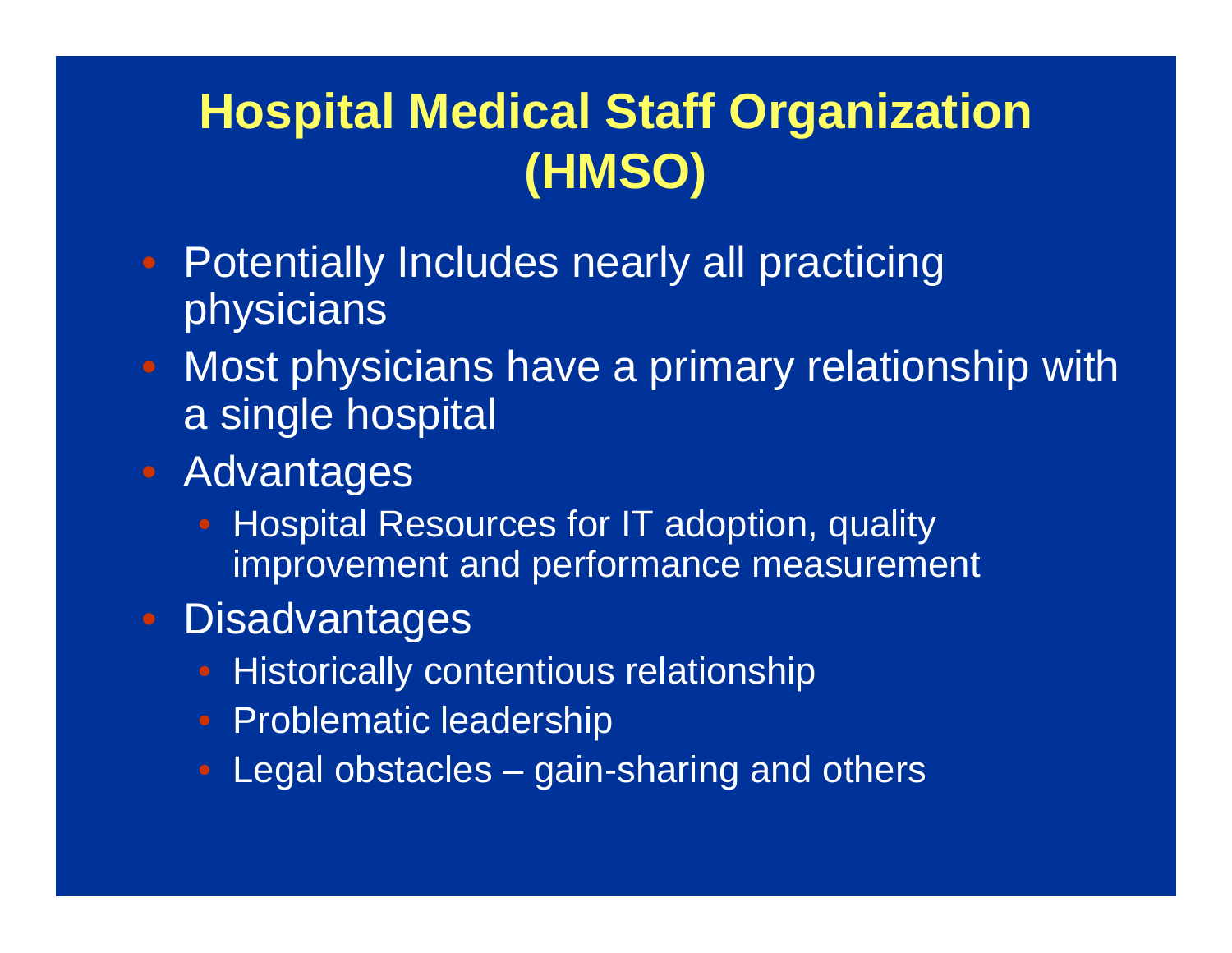### **Physician-Hospital Organization (PHO)**

- Involves a subset of all hospital medical staff physicians – based on quality and cost criteria
- About 1,000 PHO's currently exist
- Advantages
	- Can focus on higher-performing physicians "internal tiering"
	- $\bigcirc$  Hospital resources for IT, quality improvement and performance measurement

### • Disadvantages

- Potentially disruptive relationships between those physicians "in" and those "out"
- Leadership challenges
- Most existing PHOs not well managed or governed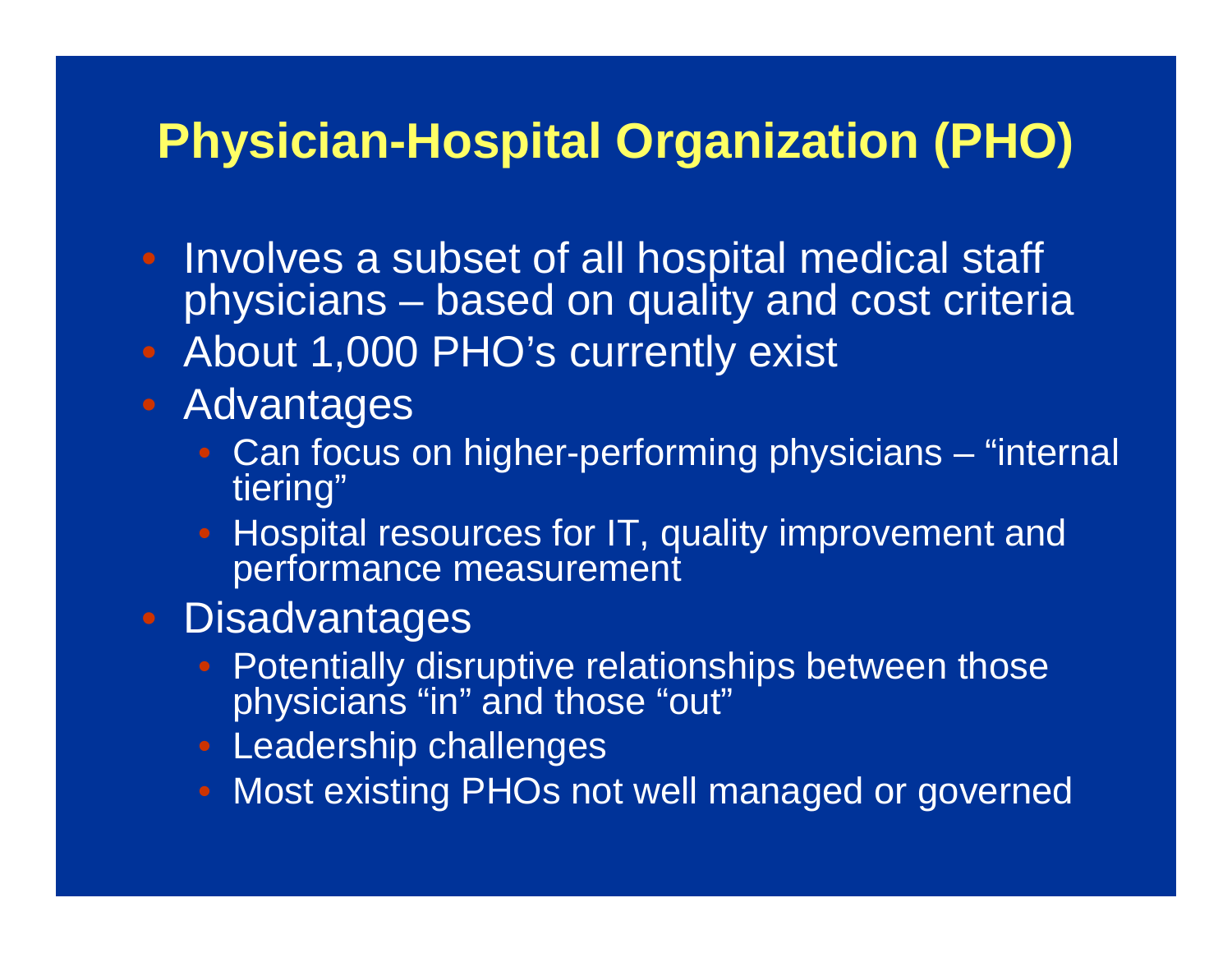# **Interdependent Practice Organization (IPO)**

- Estimated 48% of all of office-based practicing physicians are in solo or two person partnerships
- Advantages
	- Dependent on strong leadership and governance **structures**
	- $\bigcirc$  Ability to "pool" patients and practices to create virtual groups
	- Share IT, quality improvement, and performance measurement expertise and resources
	- Advantages for rural and small practices
- Disadvantages
	- Lack of needed leadership
	- Lack of start-up capital and resources
	- $\bigcirc$ Physician resistance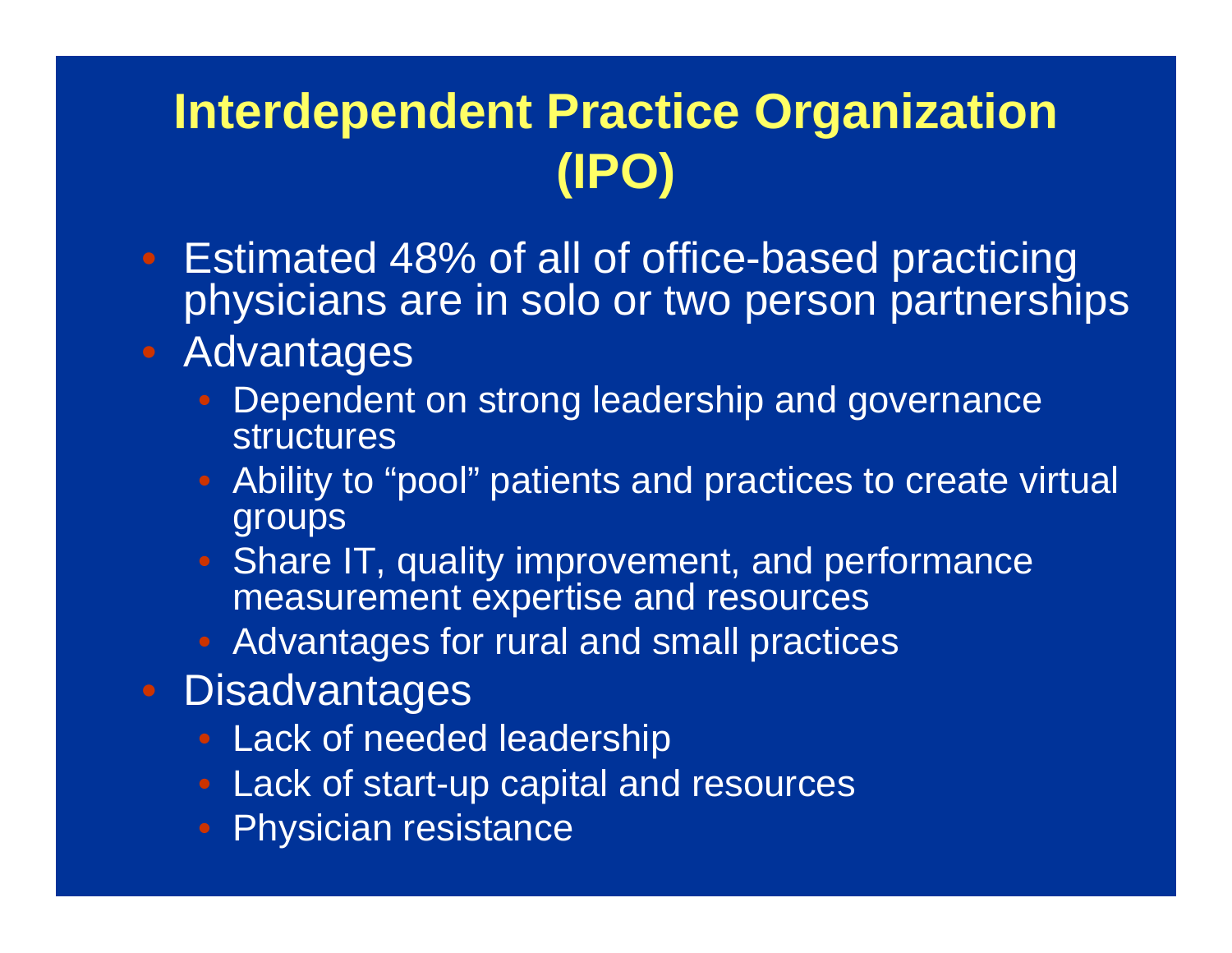# **Health Plan-Provider Organization / Network (HPPO / HPPN)**

- Health plans develop exclusive relationship with a network of physicians
- Advantages
	- Availability of data, IT, resources for quality improvement (e.g. disease management programs) performance measurement and reporting
	- Lower transaction costs physicians work with only one plan
- Disadvantages
	- One step removed from the actual delivery of care
	- Problematic leadership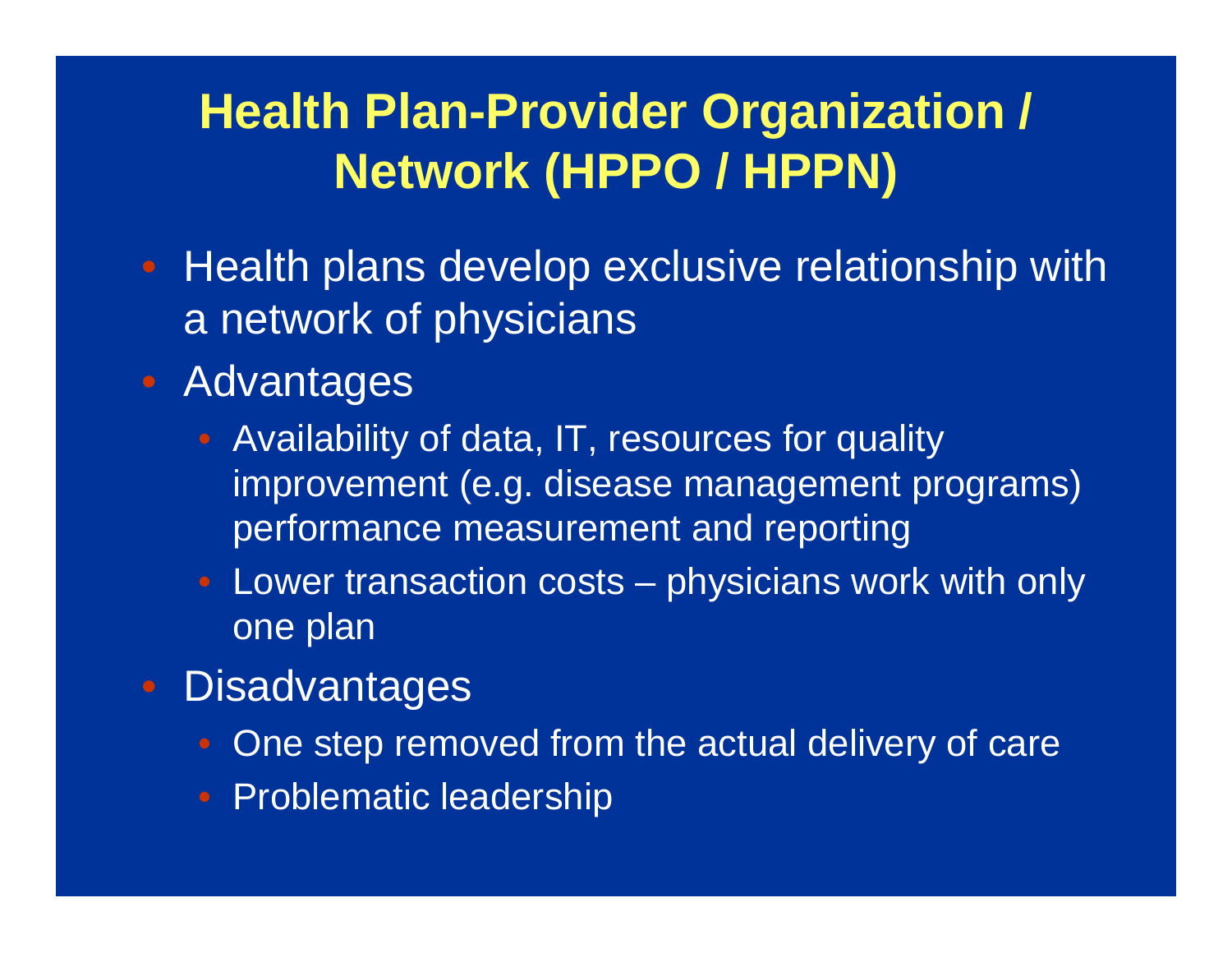## **Independent Practice Unit (IPU Porter and Teisberg)**

- Specialized practices compete on cost / quality criteria
- Advantages
	- Potentially better outcomes at lower cost for targeted conditions and patients with single illness
- Disadvantages
	- Not well suited to patients with chronic illness 75% of all expenditures
	- Barrier to coordination of care
	- Likely to promote greater fragmentation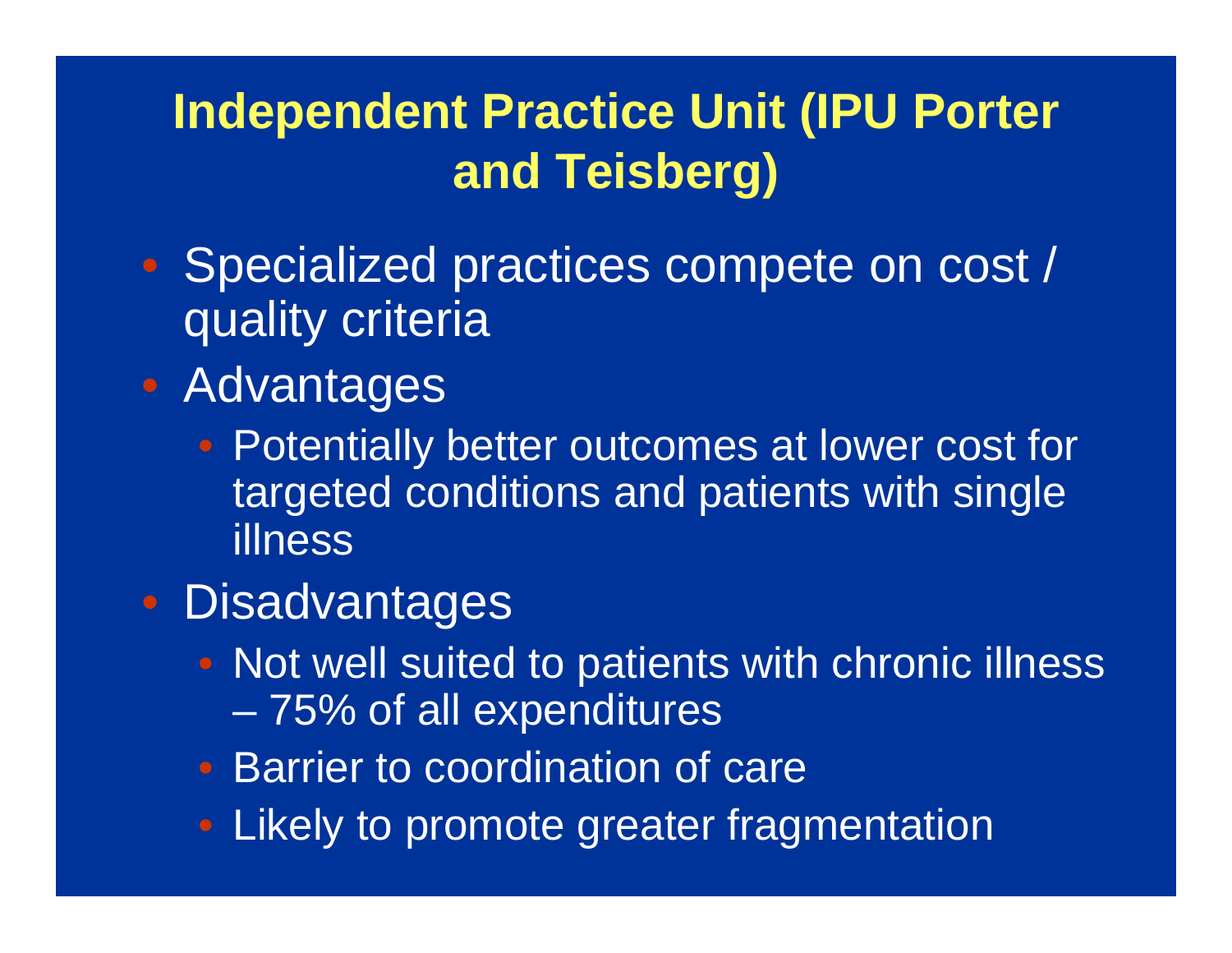There is increasing evidence that more organized forms of physician practice are associated with providing greater value (cost and quality performance) in the delivery of health care services.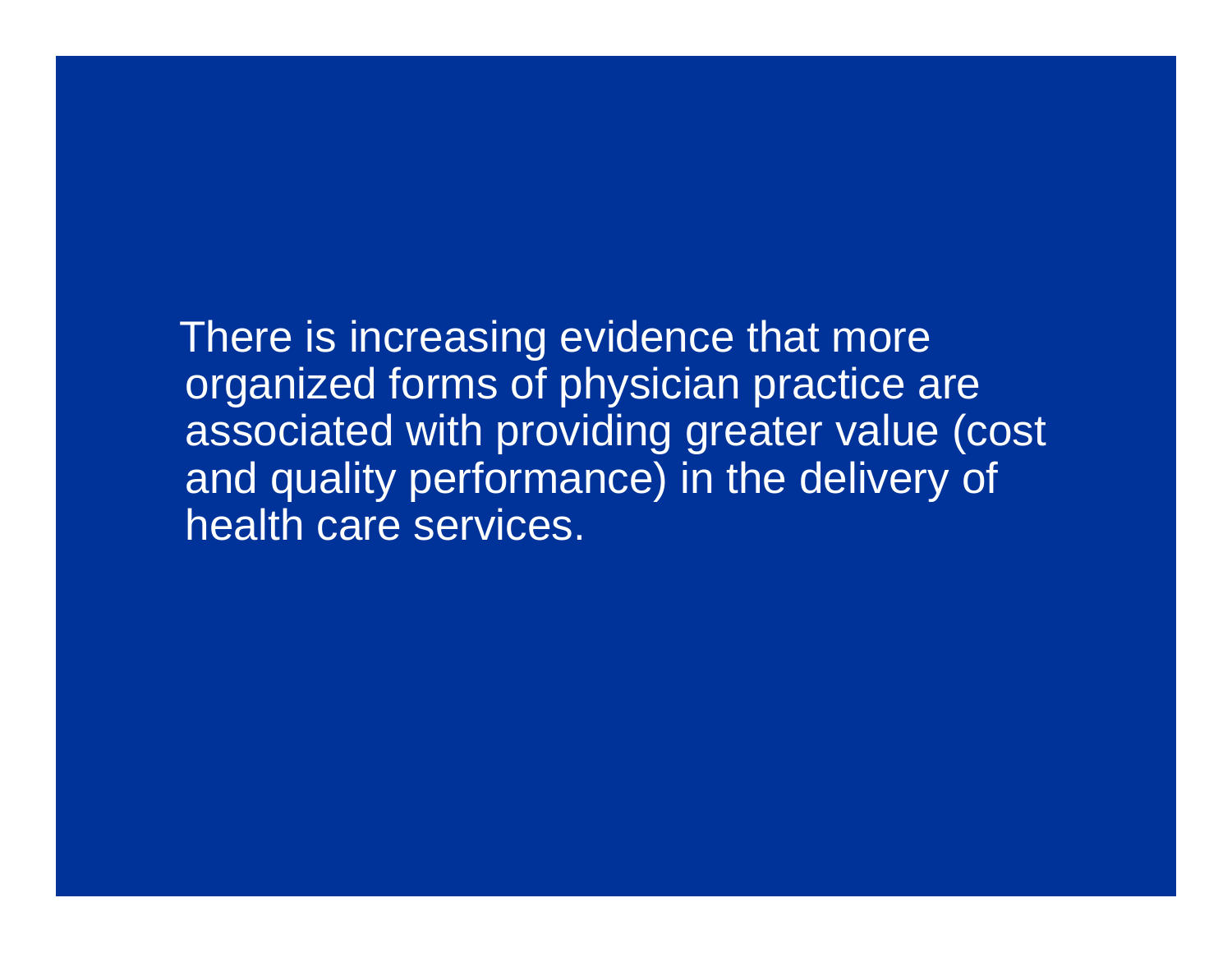### **Some Examples**

| <b>Author / Date /</b><br><b>Journal</b>                          | <b>Finding</b>                                                                                                                                                                                                                                                                                                      |
|-------------------------------------------------------------------|---------------------------------------------------------------------------------------------------------------------------------------------------------------------------------------------------------------------------------------------------------------------------------------------------------------------|
| Mehrotra, et al<br>(2006, Annals of Internal<br><b>Medicine</b> ) | Integrated medical groups (IMGs) more likely<br>$\bullet$<br>than IPAs or hybrids to have an electronic<br>medical record and to use more quality<br>improvement programs.<br><b>IMGs had higher HEDIS-like scores than IPAs</b><br>$\bullet$<br>on 4 preventive measures but not on 2 chronic<br>disease measures. |
| Gillies, et al<br>(2006, Health Services<br><b>Research</b> )     | • The greater the extent to which an HMO's<br>physician network is characterized as either a<br>group or staff model, the higher the plan's<br>performance on four out of five composite<br>quality measure.                                                                                                        |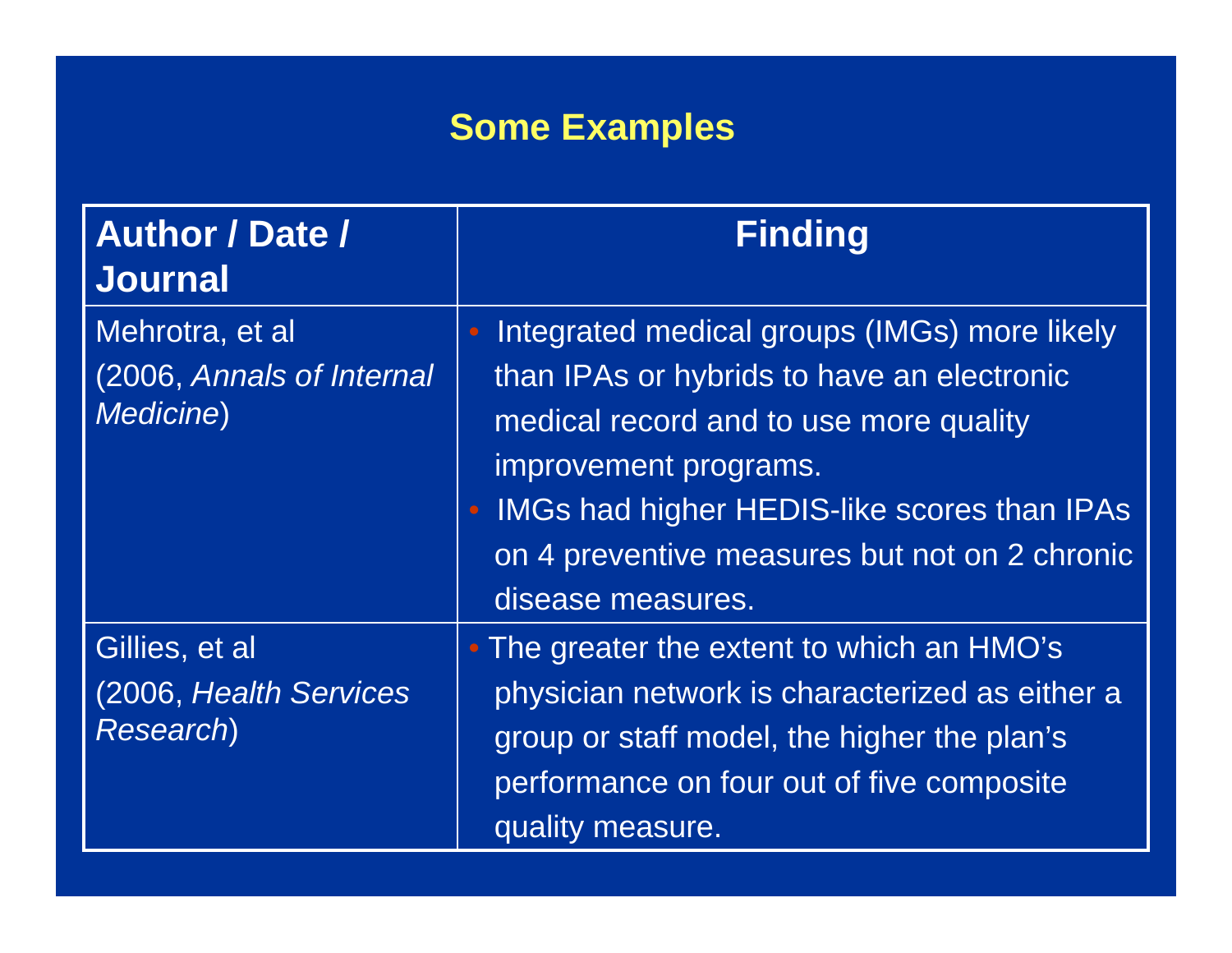### **Some Examples (cont'd)**

| <b>Author / Date /</b><br><b>Journal</b>                                                                                            | <b>Finding</b>                                                                                                                                                                                                                                                  |
|-------------------------------------------------------------------------------------------------------------------------------------|-----------------------------------------------------------------------------------------------------------------------------------------------------------------------------------------------------------------------------------------------------------------|
| McMenamin, et al<br>(2004, American Journal<br>of Preventive Medicine)                                                              | Medical groups four times more likely to offer<br>any of 8 health promotion programs than IPAs;<br>being a medical group rather than an IPA<br>significantly and positively associated with<br>increase in the number of programs offered.                      |
| <b>Shortell and Schmittdiel</b><br>$(2004,$ Towards a 21st<br><b>Century Health System,</b><br><b>Enthoven and Tollen,</b><br>eds.) | 12 large prepaid medical groups significantly<br>$\bullet$<br>more likely to use care management<br>processes (CMPs) for patients with asthma,<br>congestive heart failure, depression, and<br>diabetes than other large but more loosely-<br>organized groups. |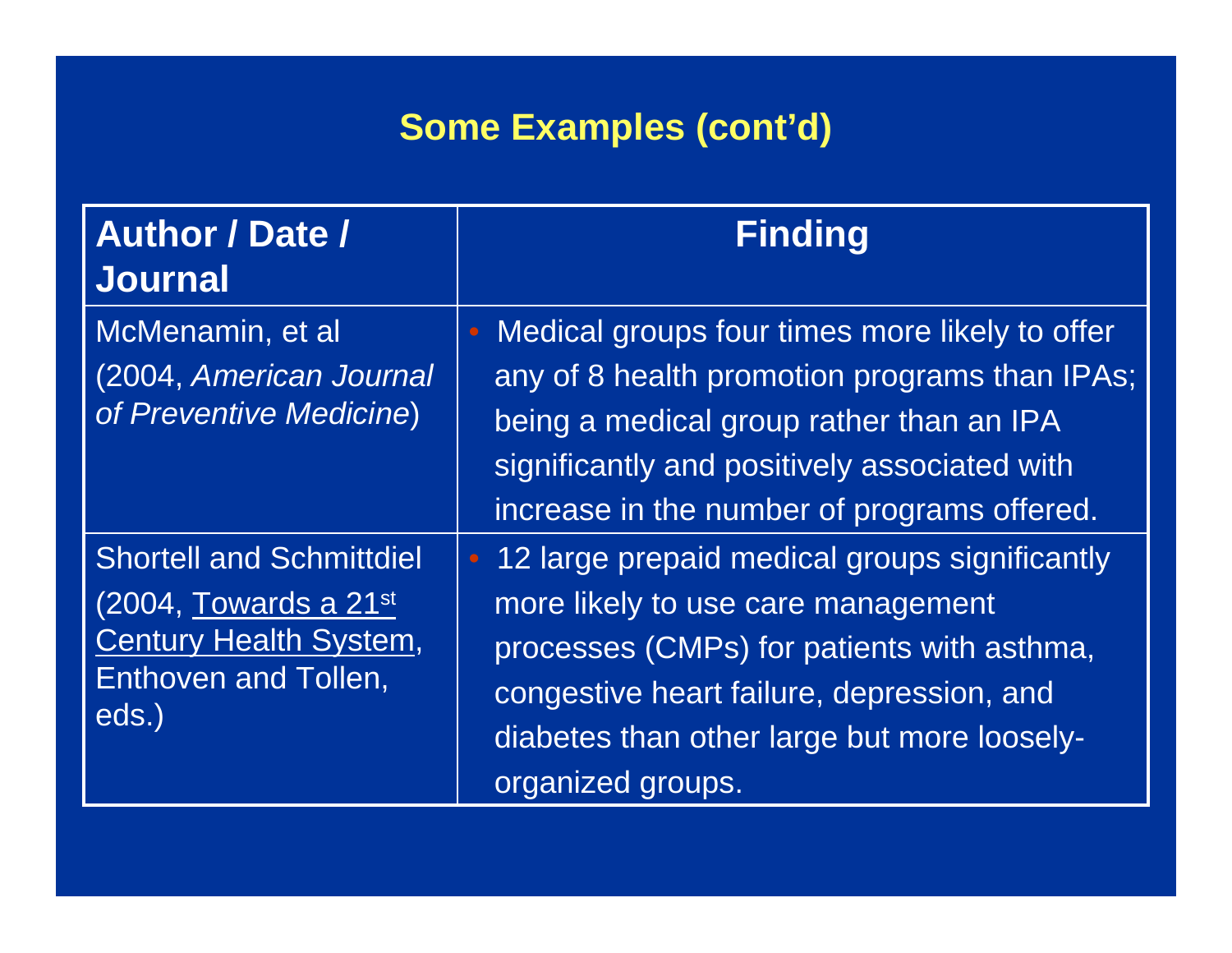### **Some Examples (cont'd)**

| <b>Author / Date /</b><br><b>Journal</b>                                                                          | <b>Finding</b>                                                                                                                                                                                                                                      |
|-------------------------------------------------------------------------------------------------------------------|-----------------------------------------------------------------------------------------------------------------------------------------------------------------------------------------------------------------------------------------------------|
| <b>MedPAC</b><br>(2007, Congressional<br>Report)                                                                  | • In 4 geographic regions studied, spending on<br>the highest quintile of Medicare beneficiaries<br>was lower for patients associated with<br>multi-specialty or hospital-affiliated groups<br>than for other patients.                             |
| Chuang, et al<br>$(2004,$ Towards a 21st<br><b>Century Health System,</b><br><b>Enthoven and Tollen,</b><br>eds.) | Meta-analysis. Costs are about 25 percent<br>lower in prepaid group practices than in health<br>plans built around other types of provider<br>groups; not possible to determine what aspect<br>of the prepaid group practices drives down<br>costs. |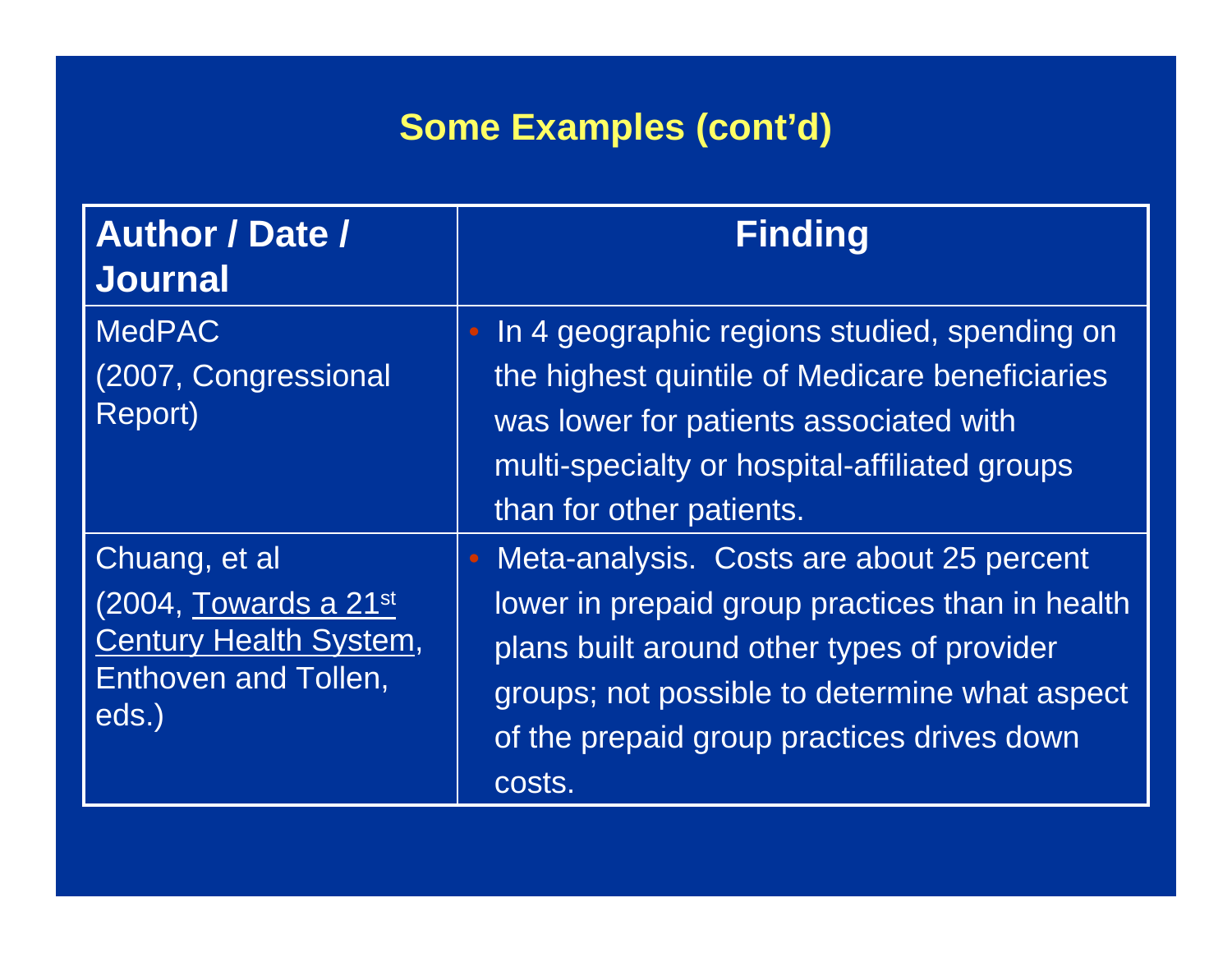### **Some Examples (cont'd)**

| <b>Author / Date /</b><br>Journal                     | <b>Finding</b>                                                                                                                                                                                                          |
|-------------------------------------------------------|-------------------------------------------------------------------------------------------------------------------------------------------------------------------------------------------------------------------------|
| Asch, et al<br>(2004, Annals of Internal<br>Medicine) | VA patients scored significantly higher than<br>$\bullet$<br>other patients on RAND's Quality Assessment<br>Tool Indicators for overall quality, chronic<br>disease care and preventive care but not for<br>acute care. |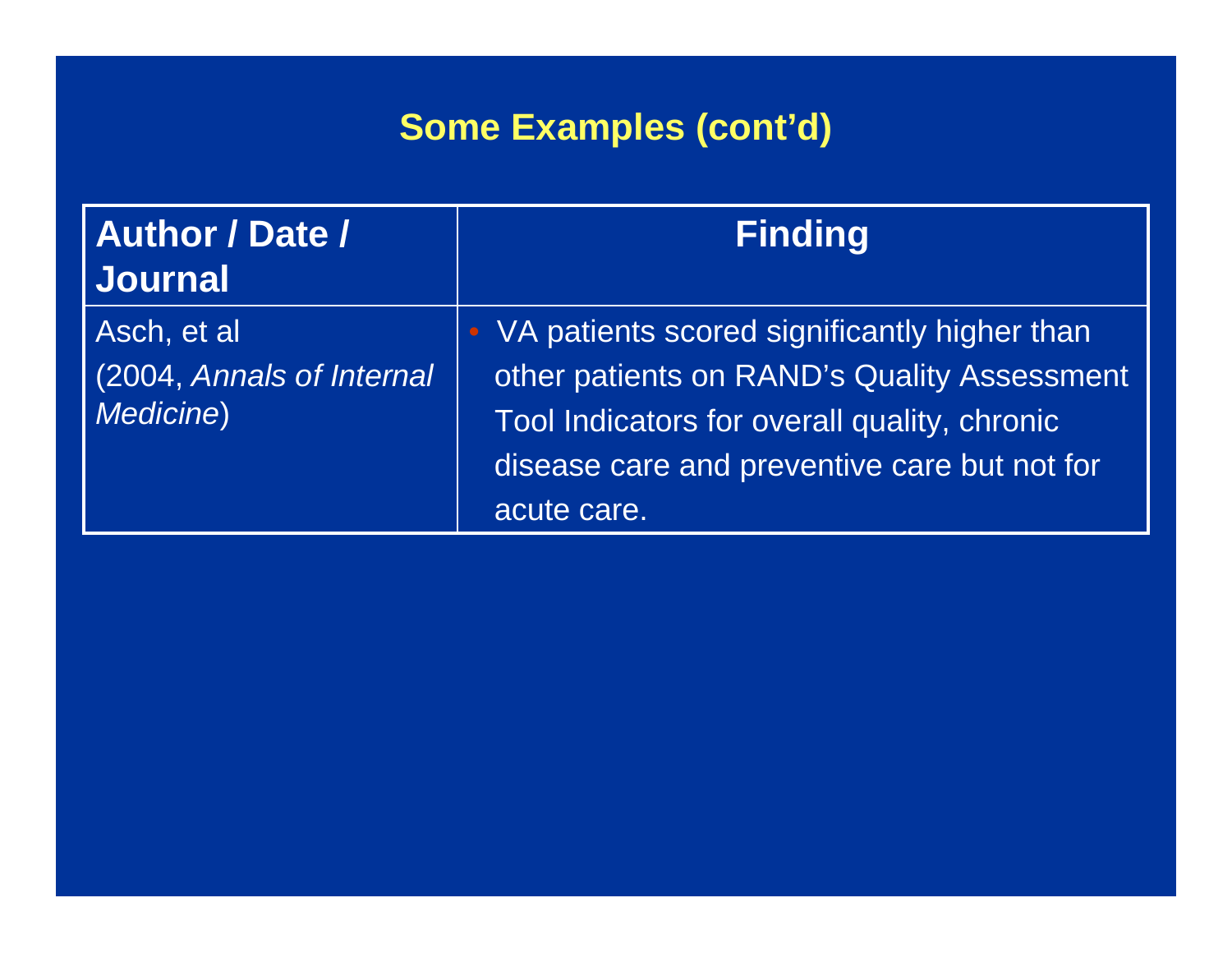## **Current National Study of Physician Organizations II – Key Findings**

- Patient-Centered Organizational Culture Strongly Associated with Greater Use of Recommended Care Management Processes
- Greater Participation in Quality Improvement Programs
- Being Externally Evaluated for Clinical Quality and Patient Satisfaction
- Very Large Size Medical Groups (400 physicians plus)

Source: Working Paper, National Study of Physician Organization and the Management of Chronic Illness 2, UC-Berkeley, University of Chicago, UCSF, 2008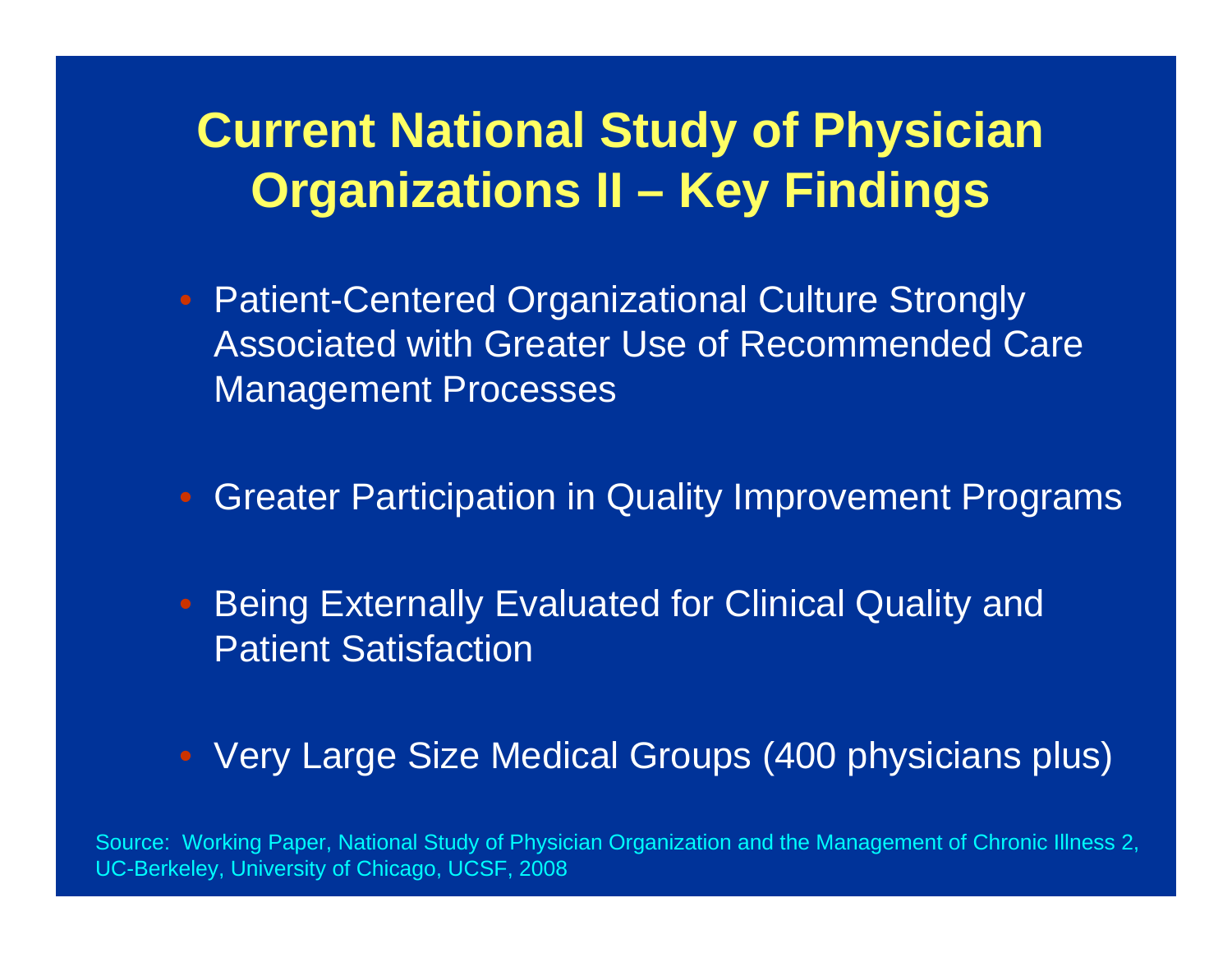## **Patient Centered Culture**

- Assesses patient needs and expectations
- Promptly resolves patient complaints
- Complaints are studied to identify patterns
- Uses patient data to improve care
- Uses patient data when developing new **services**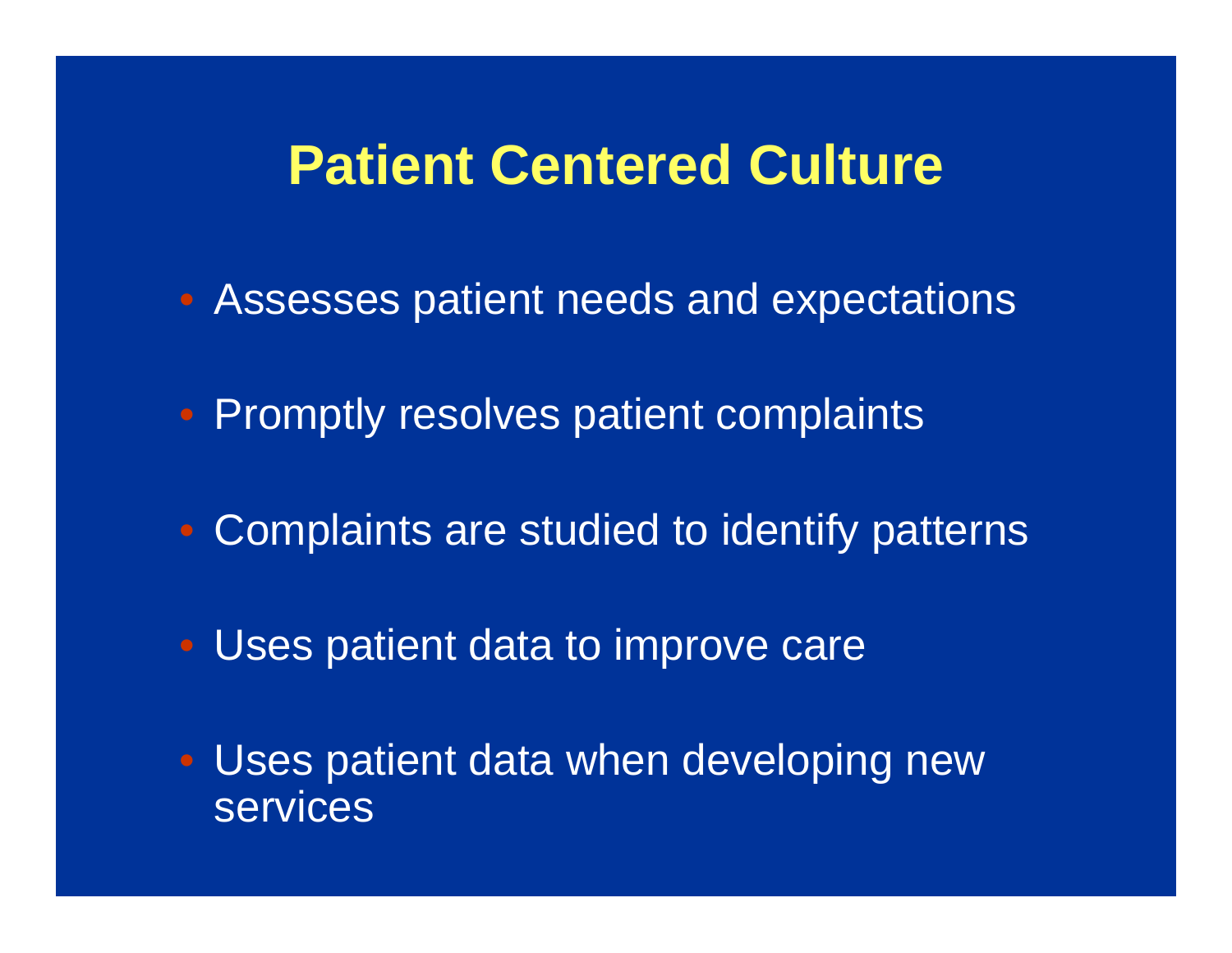#### **Use of Care Management Processes (CMPs) by Physician Organizations, According to Type of Chronic Illness**

| <b>Type of CMPs</b>              | <b>Diabetes</b><br>$(n=523)$ <sup>+</sup><br>$\#(\%)$ | <b>Asthma</b><br>$(n=522)$<br>$\#(\%)$ | <b>CHF</b><br>$(n=526)$<br>$#(^{\circ}\!\!/_{\!\!o})$ | <b>Depression</b><br>$(n=497)$<br>$\#(\%)$ | % Using CMP<br>for All Four<br><b>Conditions</b> |
|----------------------------------|-------------------------------------------------------|----------------------------------------|-------------------------------------------------------|--------------------------------------------|--------------------------------------------------|
| Patient list or registry         | 367 (70.2)                                            | 326 (62.4)                             | 308 (58.5)                                            | 203(40.8)                                  | 192 (39.1)                                       |
| Provide patient educators        | 387 (73.9)                                            | 281(53.8)                              | 282 (53.6)                                            | 176 (35.4)                                 | 150 (30.5)                                       |
| Physician feedback on<br>quality | 346 (66.1)                                            | 293 (56.1)                             | 267 (50.8)                                            | 163 (32.8)                                 | 152 (30.9)                                       |
| Nurse care managers              | 286 (54.7)                                            | 223(42.7)                              | 250 (47.5)                                            | 125(25.1)                                  | 117(23.8)                                        |
| <b>Patient reminders</b>         | 269(51.4)                                             | 184 (35.2)                             | 184 (35.0)                                            | 98 (19.7)                                  | 94 (19.1)                                        |
| Point-of-care reminders          | 268(51.2)                                             | 190 (36.4)                             | 174(33.1)                                             | 114(22.9)                                  | 96 (19.5)                                        |
| No. (%) using all 6 CMPs         | 113(21.6)                                             | 55 (10.5)                              | 53(10.1)                                              | 22(4.4)                                    | 18(3.7)                                          |
| Mean CMP Use (out of 6)          | 3.7                                                   | 2.9                                    | 2.8                                                   | 1.8                                        | 11.1                                             |

Source: National Survey of Physician Organizations and the Management of Chronic Illness II (2007) † The number of physician organizations treating each disease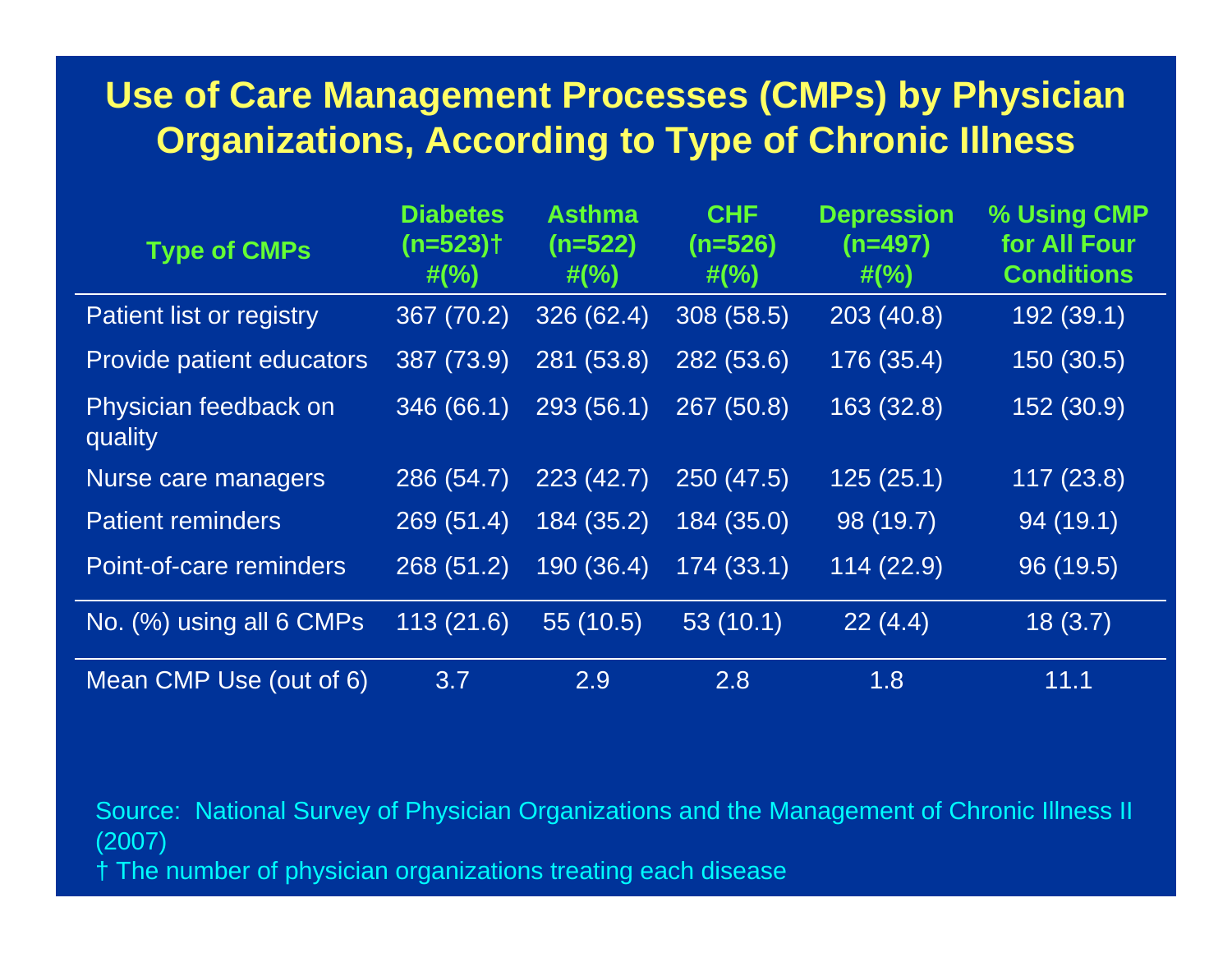# **What is needed to promote ACS development?**

# Focus on 3 I's 1:

• Information

• Infrastructure

• Incentives

1 "VR Fuchs, "Health Care Expenditures Re-Examined," Annals of Internal Medicine, 2005, 143(1):76-78.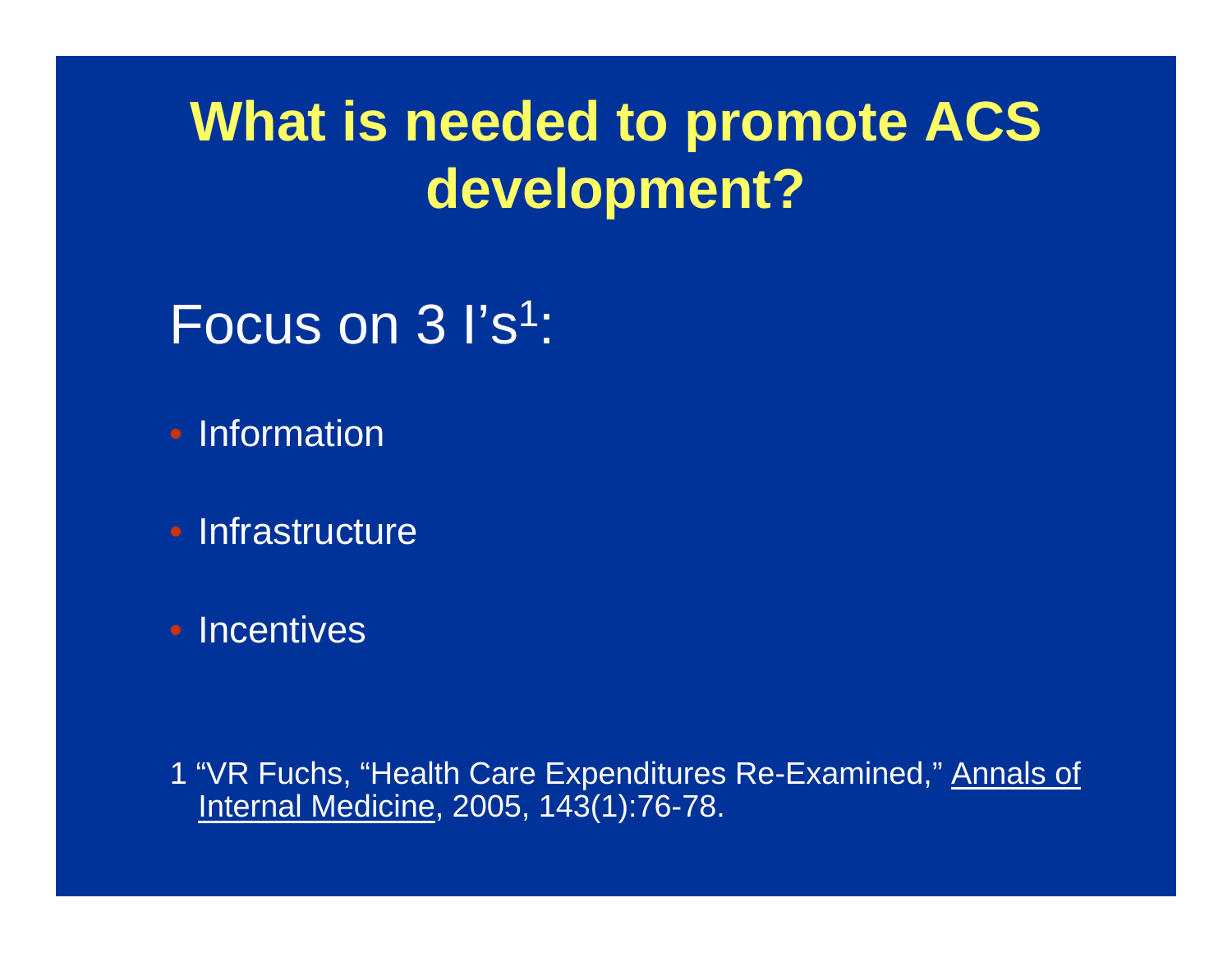# **Information**

- Create a national performance measurement system (IOM recommendation)
- Create a national center for evidence-based medicine and management (Shortell, Rundall, and Hsu, JAMA, August 8, 2007:673-676)
- Create a national center for comparative effectiveness (IOM recommendation)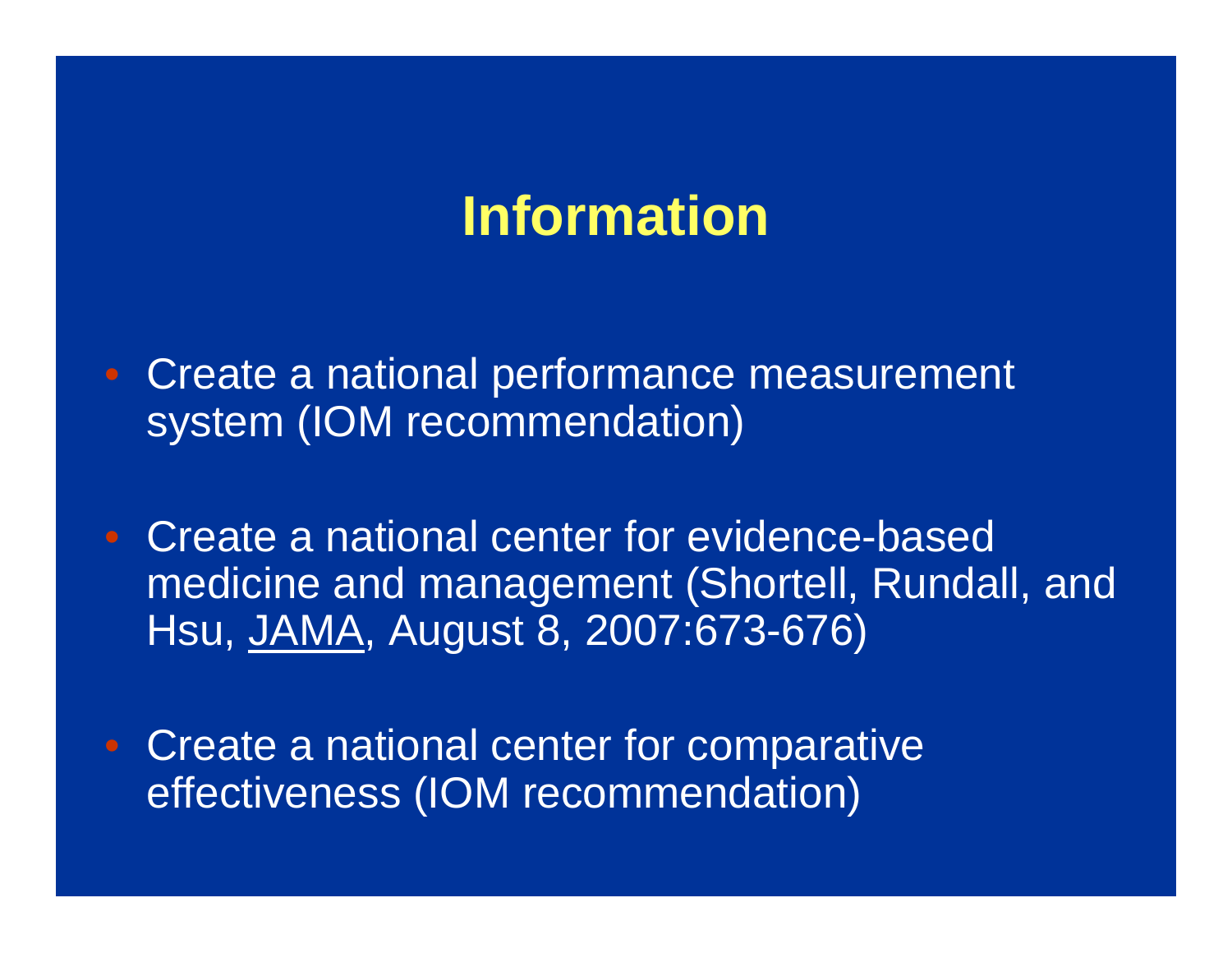# **Infrastructure**

• Create incentives for electronic information technology adoption

• Create incentives for medical schools and other health professional schools to teach content in process improvement, leadership development, change management skills and related skills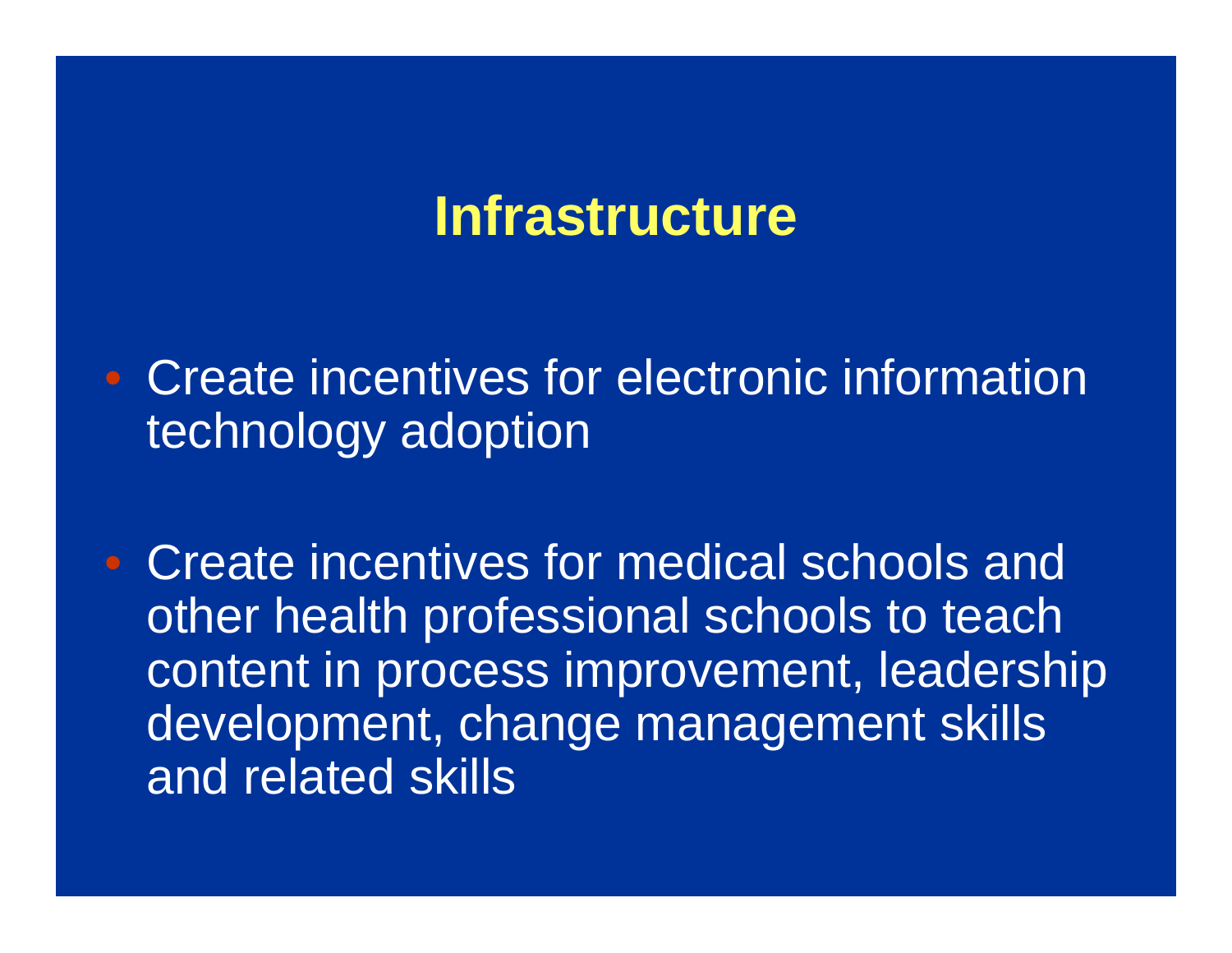# **Incentives**

- Recommend CMS reward physician differentially based on results
- Also build in incentives and rewards for improvement
- Create non-monetary recognition awards
- Experiment with bundled payments
- Create incentives for consumers to select the highest performing providers
- Expand public reporting of cost and quality data to include physician practices
- Reward or mitigate legal barriers to ACS information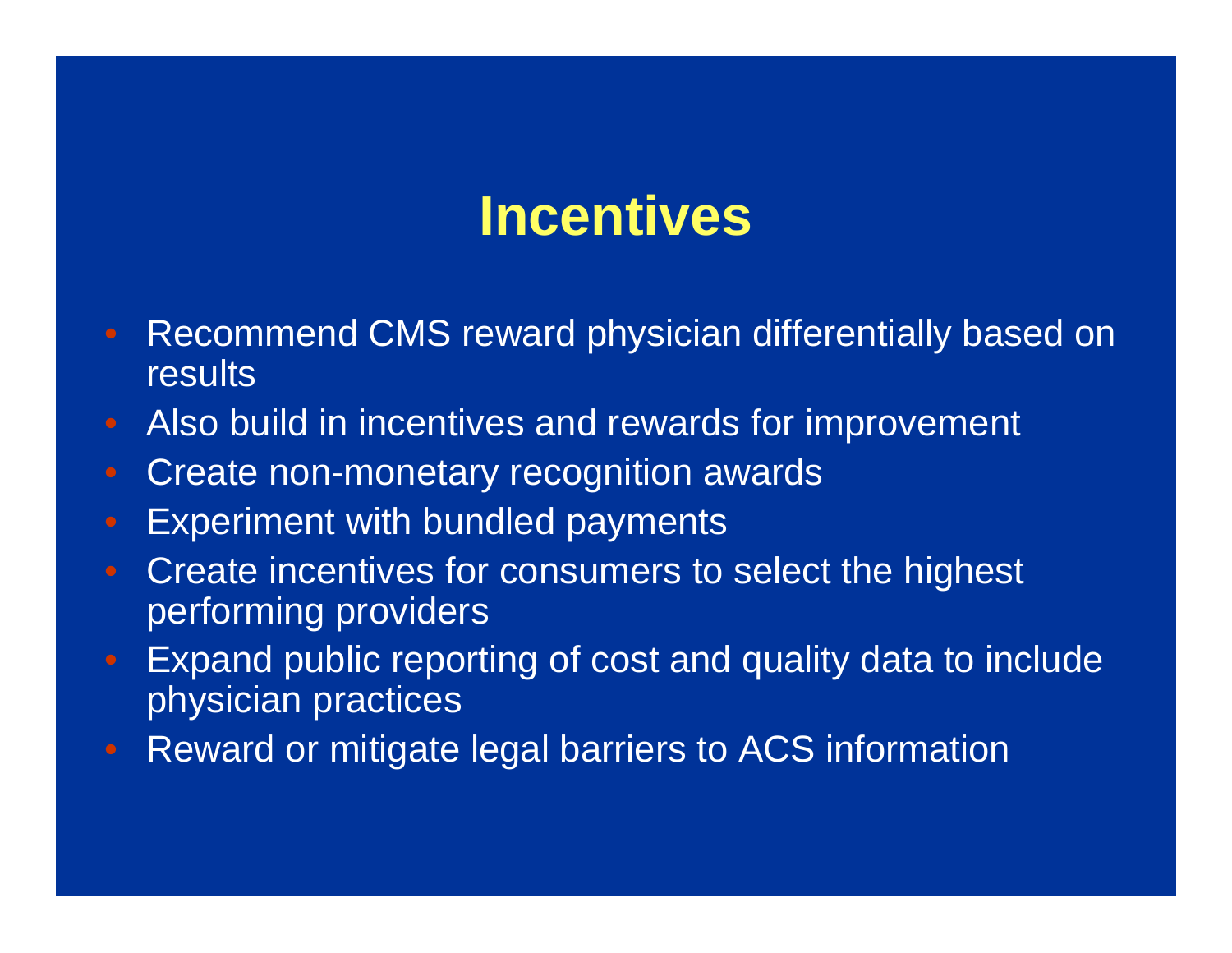# **In Conclusion**

Is greater integration of the delivery system necessary to improve quality and efficiency? **YFS** 

Can "systemness" be accomplished, even assuming it improves quality, when most of the care provided in this country is so diffuse? YES, but with great difficulty. It is the fundamental challenge!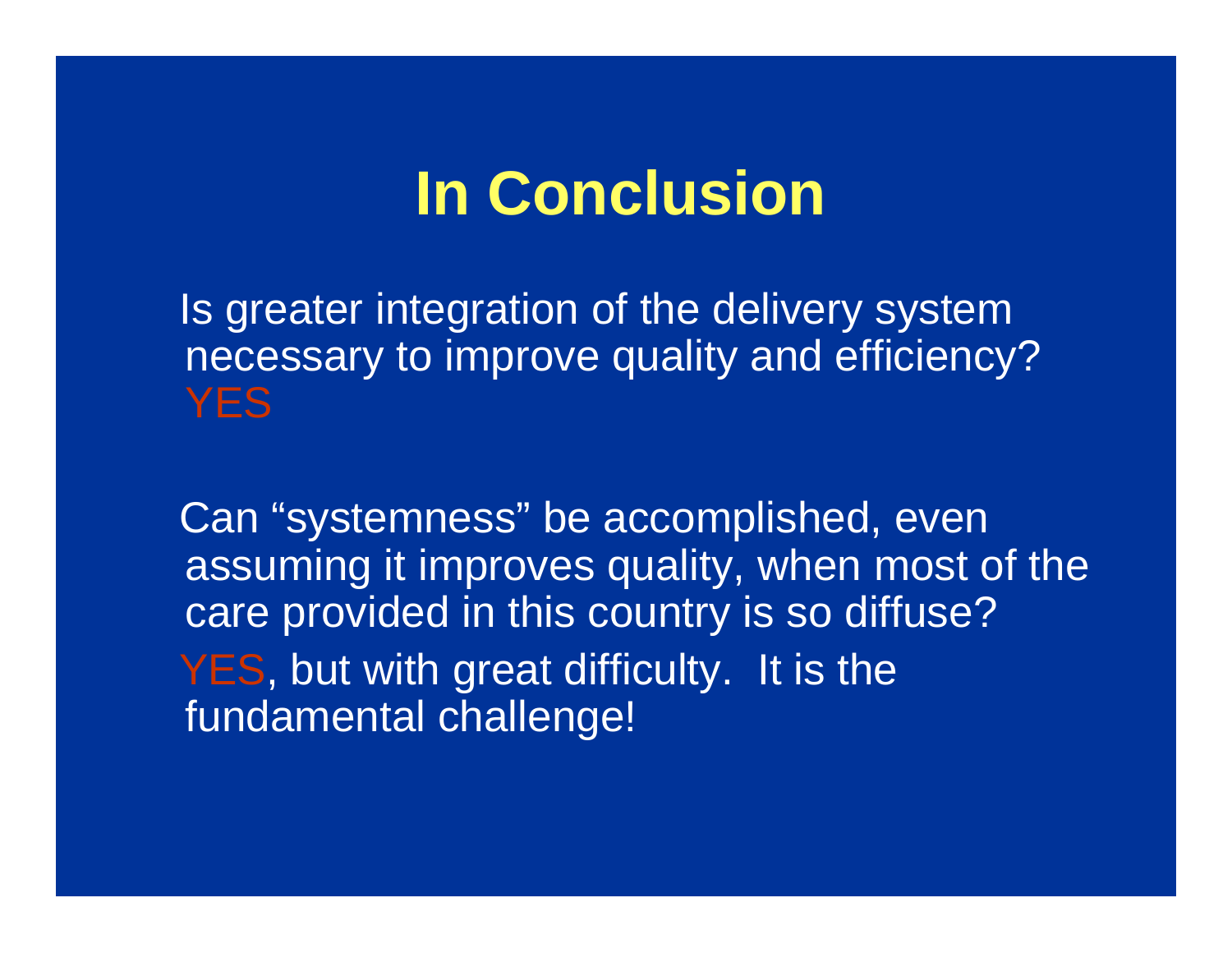#### **Selective Reference List**

F.J. Crosson, "The Delivery System Matters," *Health Affairs*, V. 24, no. 6 (November/December 2005), pp. 1543-1548.

S. Shortell and L. Casalino, "Accountable Care Systems for Comprehensive Healthcare Reform," prepared for the workshop "Organization and Delivery of Care and Payment to Providers," Center for Advanced Study in the Behavioral Sciences, Stanford University, March, 2007.

D.R. Rittenhouse, K. Grumbach, E.H. O'Neil, C. Dower, and A. Bindman, "Physician organization and care management in California: from cottage to Kaiser," *Health Affairs*, V. 23, no. 6 (November/December 2004), pp. 51-62.

S.M. Asch, et al, "Comparison of quality of care for patients in the Veterans Health Administration and patients in a national sample," *Annals of Internal Medicine*, V. 141, no. 12 (2004), pp. 938-945.

A. Mehrotra, et al, "Do Integrated Medical Groups Provide Higher-Quality Medical Care than IPAs?" *Annals of Internal Medicine*, V. 145, no. 11 (December 5, 2006), pp. 826-833.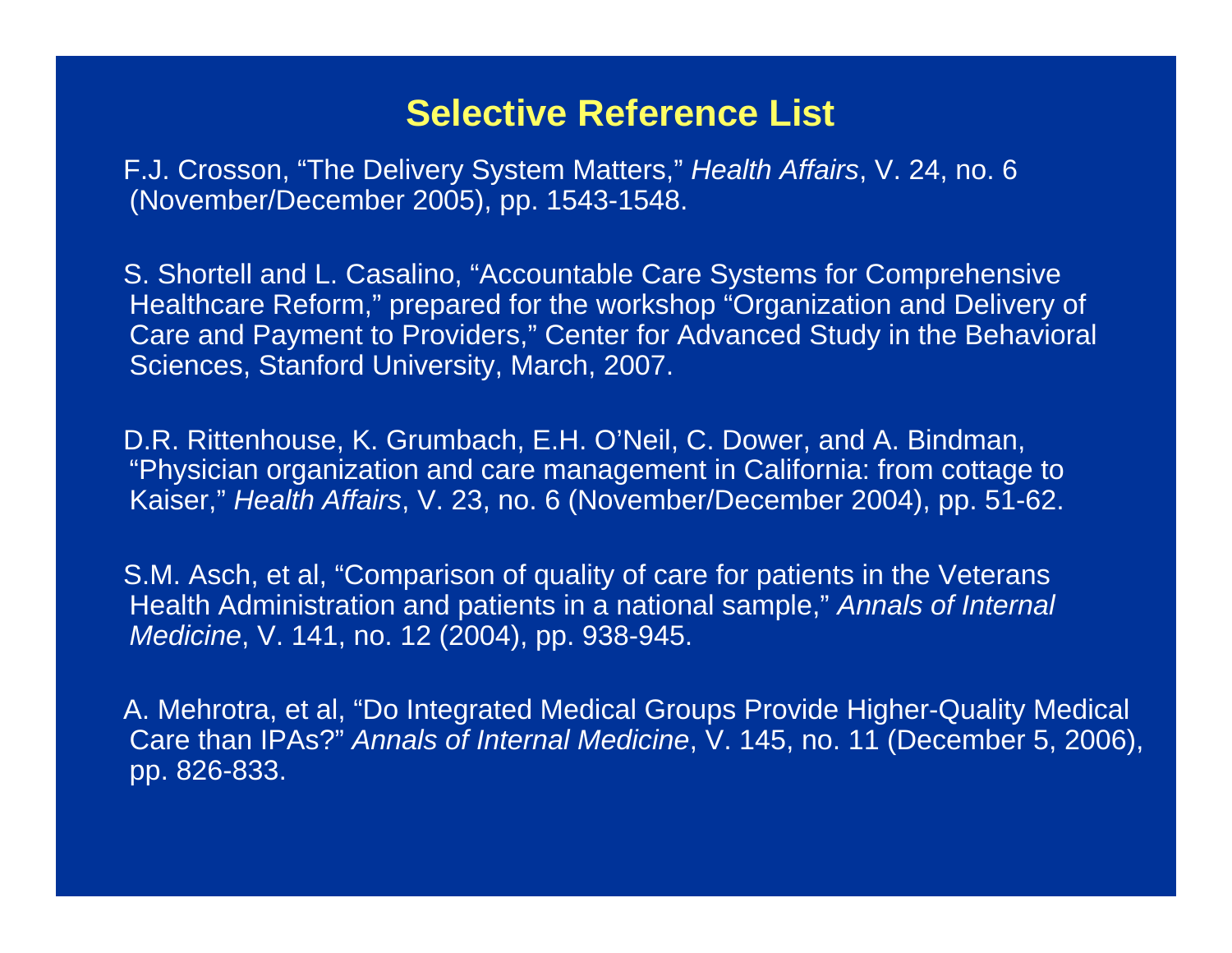#### **Selective Reference List (cont'd)**

R. Gillies, et al, "The Impact of Health Plan Delivery System Organization on Clinical Quality and Patient Satisfaction," *Health Services Research*, V. 41 no. 4, part 1 (August 2006), pp. 1181-99.

S. McMenamin, et al, "Health Promotion in Physician Organizations: Results from a National Study," *American Journal of Preventive Medicine*, V. 26, no. 4(2004), pp. 259-264.

S. Shortell and J. Schmittdiel, "Prepaid Groups and Organized Delivery Systems: Promise, Performance, and Potential," in Toward a 21<sup>st</sup> Century Health System: The Contributions and Promise of Prepaid Group Practice. AC Enthoven and LA Tollen, Editors, San Francisco: Jossey-Bass, 2004.

L. Casalino, R. Gillies, et al, "External Incentives, Information Technology, and Organized Processes to Improve Health Care Quality for Patients with Chronic Diseases," *JAMA*, V. 289, no. 4, (2003), pp.434-441.

L. Casalino, K.J. Devers, et al, "Benefits of and Barriers to Large Medical Group Practice in the United States," *Archives of Internal Medicine*, V. 163, no. 16 (2003), pp. 1958-1964.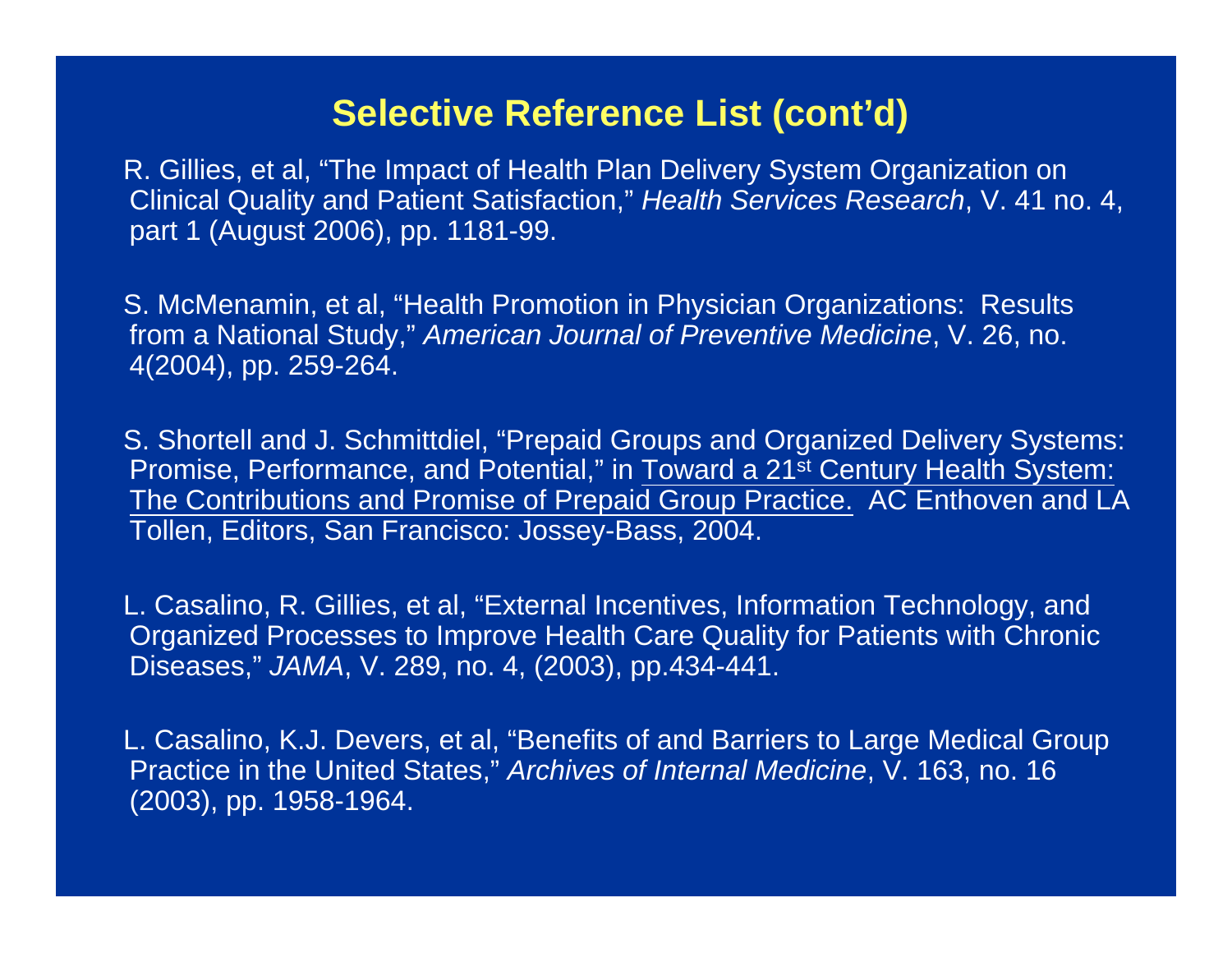#### **Selective Reference List (cont'd)**

A. Audet, M. Doty, J. Shasdin, and S. Schoenbaum, "Measure, Learn, and Improve: Physicians' Involvement in Quality Improvement," *Health Affairs*, V. 24 no. 3 (May/June 2005), pp. 843-853.

A.M. Audet, et al, "Information Technologies: When Will They Make It into Physicians' Black Bags?" *Medscape General Medicine*, Dec. 7, 2004.

D. Rittenhouse and J.C. Robinson, "Improving Quality in Medicaid: The Use of Care Management Processes for Chronic Illness and Preventive Care," *Medical Care*, V. 44, no. 1 (January 2006), pp. 47-54.

Shortell et al, "An Empirical Assessment of High-Performing Medical Groups: Results of a National Study," *Medical Care Research and Review*, V. 62, no. 4 (August 2005), pp. 407-434.

Medicare Payment Advisory Commission, *Assessing Alternatives to the Sustainable Growth Rate System*, March 2007, Washington, DC (p. 117), www.medpac.gov/publications/congressional\_reports/Mar07\_SGR\_mandated\_re port.pdf

W. Manning, et al, "A Controlled Trial of the Effect of a Prepaid Group Practice on the Use of Services, *New England Journal of Medicine* 310, no. 23 (1984).